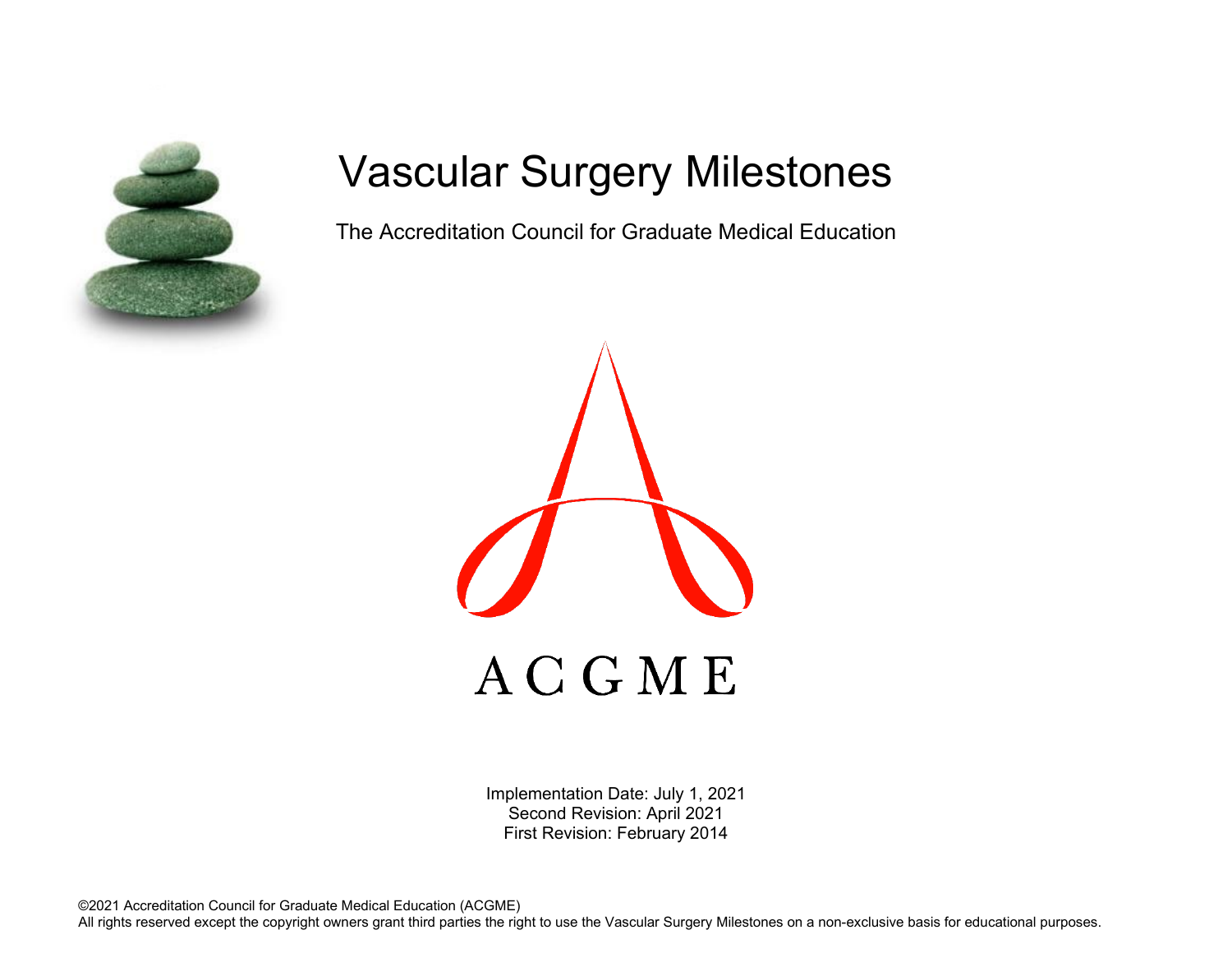## Vascular Surgery Milestones

The Milestones are designed only for use in evaluation of fellows in the context of their participation in ACGMEaccredited residency or fellowship programs. The Milestones provide a framework for the assessment of the development of the fellow in key dimensions of the elements of physician competence in a specialty or subspecialty. They neither represent the entirety of the dimensions of the six domains of physician competence, nor are they designed to be relevant in any other context.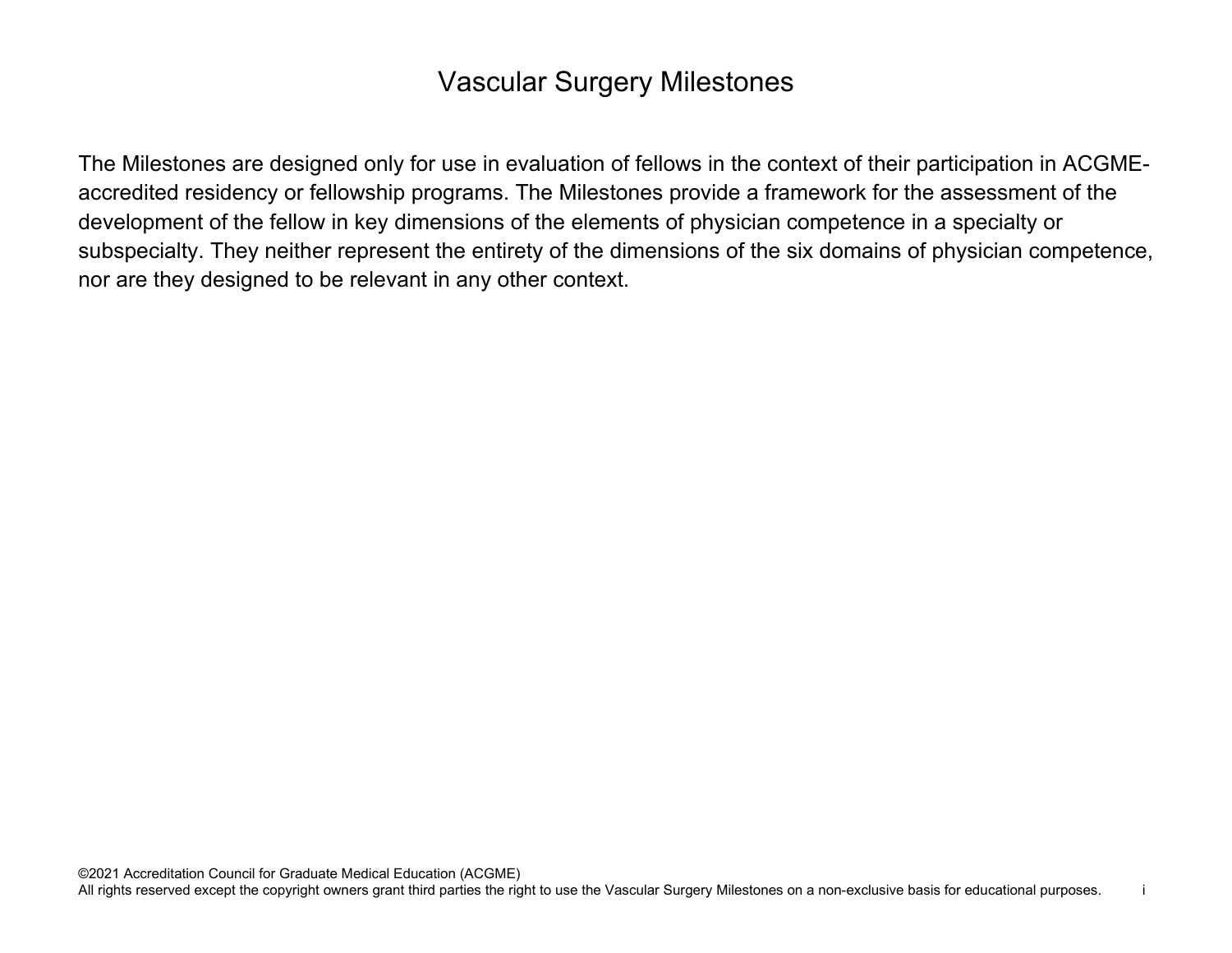#### **Vascular Surgery Milestones Work Group**

Faisal Aziz, MD, DFSVS, FACS Anna Boniakowski, MD Luis Cajas, MD Rabih Chaer, MD, MSc Dawn Coleman, MD Allan M. Conway, MD Laura Edgar, CAE, EdD Jeffrey Jim, MD, MPHS Issam Koleilat, MD Jason T. Lee, MD Joanelle Lugo, MD

Katherine McMackin, MD Erica Mitchell, MD, MEd, FACS J. Gregory Modrall, MD Raghu Motaganahalli, MD Jon Orlino, MD Grayson Pitcher, MD, RPVI Indrani Sen, MD Randy Shafritz, MD, FACS, RPVI Matthew R. Smeds, MD, FACS, DFSVS Brigitte K. Smith, MD, MHPE Gabriela Velazquez-Ramirez, MD Linda Wang, MD

Ulemu Luhanga, PhD, MSc, MEd

**The ACGME would like to thank the following organizations for their continued support in the development of the Milestones:**

American Board of Surgery

Association of Program Directors in Vascular Surgery

Review Committee for Surgery

Vascular Surgery Board – American Board of Surgery

©2021 Accreditation Council for Graduate Medical Education (ACGME)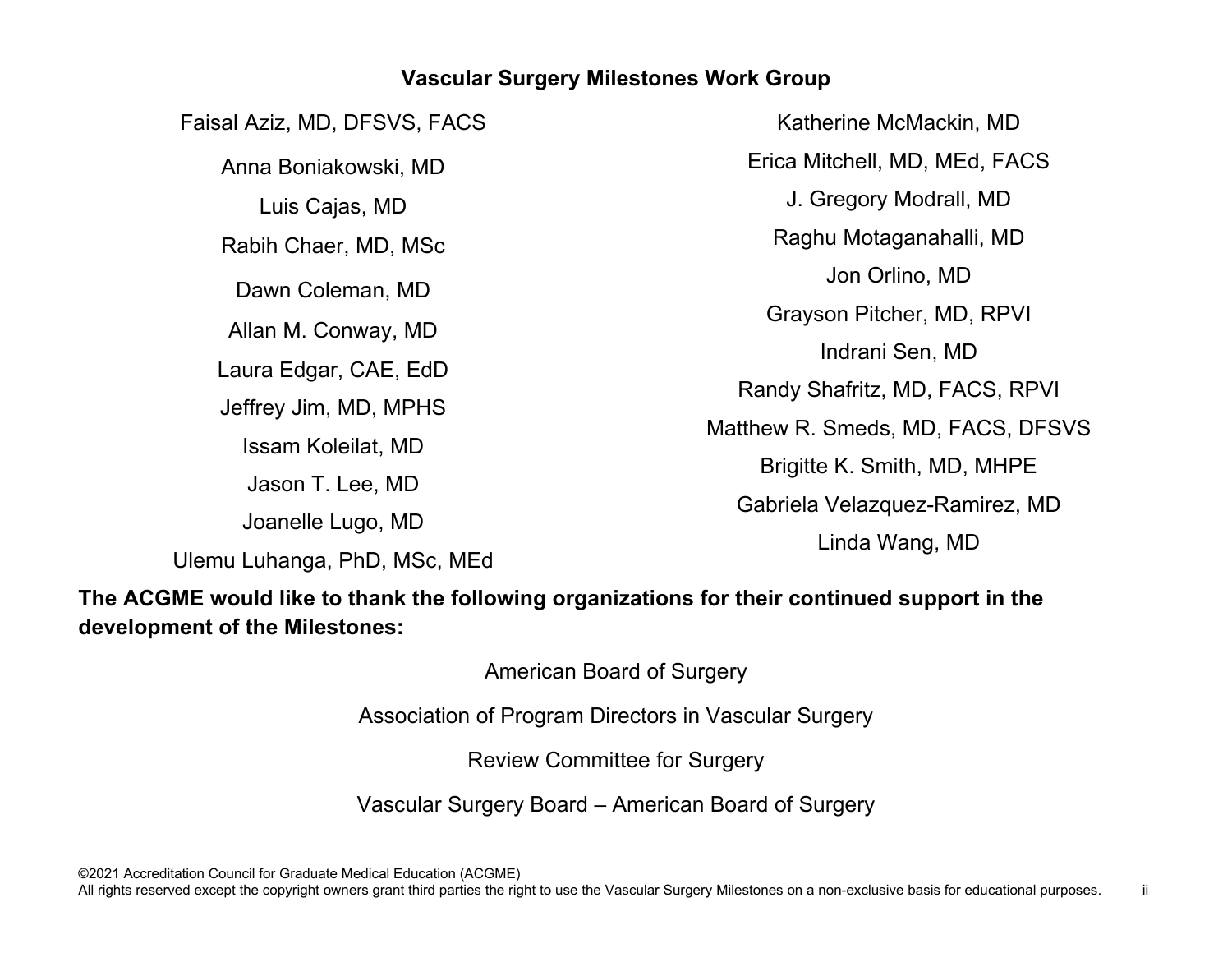### **Understanding Milestone Levels and Reporting**

This document presents the Milestones, which programs use in a semi-annual review of fellow performance, and then report to the ACGME. Milestones are knowledge, skills, attitudes, and other attributes for each of the ACGME Competencies organized in a developmental framework. The narrative descriptions are targets for resident/fellow performance throughout their educational program.

Milestones are arranged into levels. Tracking from Level 1 to Level 5 is synonymous with moving from novice to expert fellow in the specialty or subspecialty. For each reporting period, the Clinical Competency Committee will review the completed evaluations to select the milestone levels that best describe each learner's current performance, abilities, and attributes for each subcompetency.

These levels *do not* correspond with post-graduate year of education. Depending on previous experience, a junior fellow may achieve higher levels early in his/her educational program just as a senior fellow may be at a lower level later in his/her educational program. There is no predetermined timing for a resident to attain any particular level. Fellows may also regress in achievement of their milestones. This may happen for many reasons, such as over scoring in a previous review, a disjointed experience in a particular procedure, or a significant act by the fellow.

Selection of a level implies the fellow substantially demonstrates the milestones in that level, as well as those in lower levels (see the diagram on page vi).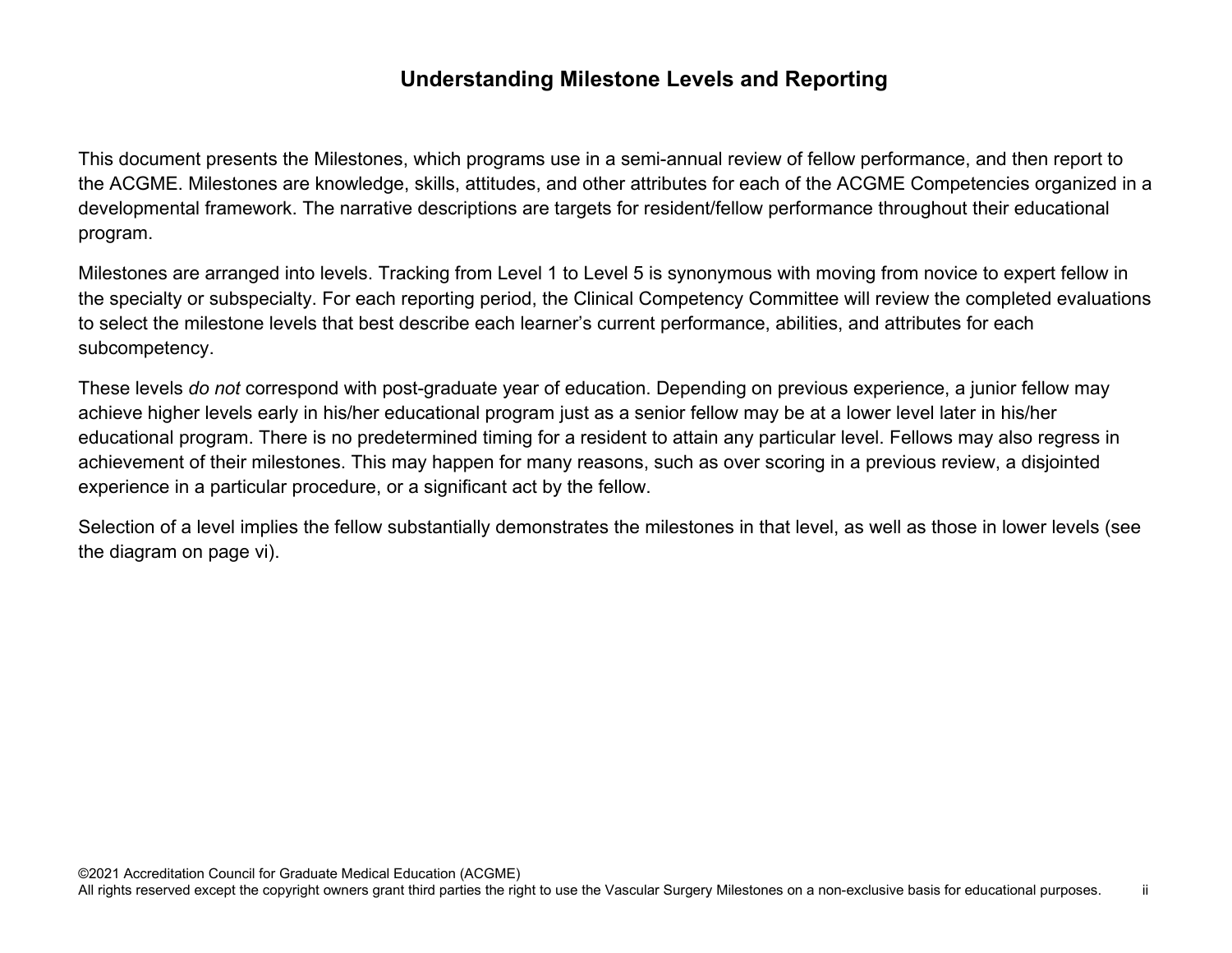#### **Additional Notes**

Level 4 is designed as a graduation *goal* but *does not* represent a graduation *requirement*. Making decisions about readiness for graduation and unsupervised practice is the purview of the program director. Furthermore, Milestones 2.0 include revisions and changes that preclude using Milestones as a sole assessment in high-stakes decisions (i.e., determination of eligibility for certification or credentialing). Level 5 is designed to represent an expert fellow whose achievements in a subcompetency are greater than the expectation. Milestones are primarily designed for formative, developmental purposes to support continuous quality improvement for individual learners, education programs, and the specialty. The ACGME and its partners will continue to evaluate and perform research on the Milestones to assess their impact and value.

Some milestone descriptions include statements about performing independently. These activities must occur in conformity to ACGME supervision guidelines as described in the Program Requirements, as well as to institutional and program policies. For example, a fellow who performs a procedure independently must, at a minimum, be supervised through oversight.

A Supplemental Guide is also available to provide the intent of each subcompetency, examples for each level, assessment methods or tools, and other available resources. The Supplemental Guide, like examples contained within the Milestones, is designed only to assist the program director and Clinical Competency Committee, and is not meant to demonstrate any required element or outcome.

Additional resources are available in the [Milestones](http://www.acgme.org/What-We-Do/Accreditation/Milestones/Overview) section of the ACGME website. Follow the links under "What We Do" at [www.acgme.org.](http://www.acgme.org/)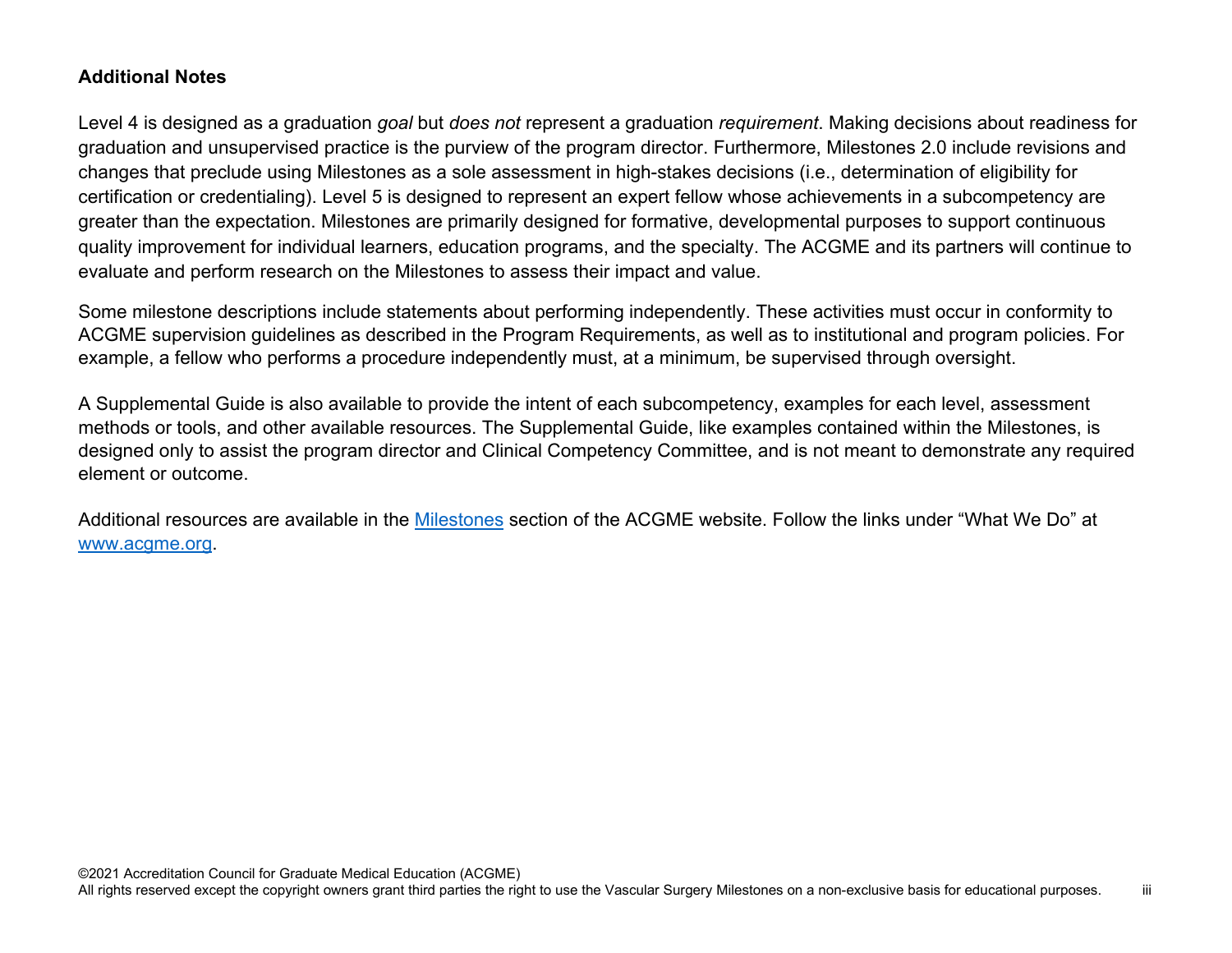The diagram below presents an example set of milestones for one sub-competency in the same format as the ACGME Report Worksheet. For each reporting period, a fellow's performance on the milestones for each subcompetency will be indicated by selecting the level of milestones that best describes that fellow's performance in relation to those milestones.

| Systems-Based Practice 1: Patient Safety                               |                                       |                                                                                                         |                                                                                     |                                                                                          |                                                                                                                     |                                                                                                  |
|------------------------------------------------------------------------|---------------------------------------|---------------------------------------------------------------------------------------------------------|-------------------------------------------------------------------------------------|------------------------------------------------------------------------------------------|---------------------------------------------------------------------------------------------------------------------|--------------------------------------------------------------------------------------------------|
| Level 1                                                                |                                       | Level 2                                                                                                 | Level 3                                                                             |                                                                                          | Level 4                                                                                                             | Level 5                                                                                          |
| Demonstrates<br>patient safety events                                  | knowledge of common                   | Identifies system factors<br>that lead to patient safety<br>events                                      | patient safety events<br>(simulated or actual)                                      | Participates in analysis of                                                              | Conducts analysis of<br>patient safety events<br>and offers error<br>prevention strategies<br>(simulated or actual) | Actively engages teams<br>and processes to modify<br>systems to prevent patient<br>safety events |
| Demonstrates<br>knowledge of how to<br>report patient safety<br>events |                                       | Reports patient safety<br>events through<br>institutional reporting<br>systems (simulated or<br>actual) | (simulated or actual)                                                               | Participates in disclosure<br>of patient safety events to<br>patients and their families | Discloses patient safety<br>events to patients and<br>their families (simulated<br>or actual)                       | Role models or mentors<br>others in the disclosure of<br>patient safety events                   |
|                                                                        |                                       |                                                                                                         |                                                                                     |                                                                                          |                                                                                                                     |                                                                                                  |
| Comments:                                                              |                                       |                                                                                                         |                                                                                     |                                                                                          |                                                                                                                     | Not Yet Completed Level 1                                                                        |
|                                                                        |                                       | Selecting a response box in the                                                                         |                                                                                     |                                                                                          |                                                                                                                     |                                                                                                  |
| middle of a level implies that                                         |                                       |                                                                                                         | Selecting a response box on the line in<br>between levels indicates that milestones |                                                                                          |                                                                                                                     |                                                                                                  |
|                                                                        | milestones in that level and in lower |                                                                                                         |                                                                                     | in lower levels have been substantially                                                  |                                                                                                                     |                                                                                                  |
| levels have been substantially<br>demonstrated.                        |                                       |                                                                                                         |                                                                                     | demonstrated as well as some<br>milestones in the higher level(s).                       |                                                                                                                     |                                                                                                  |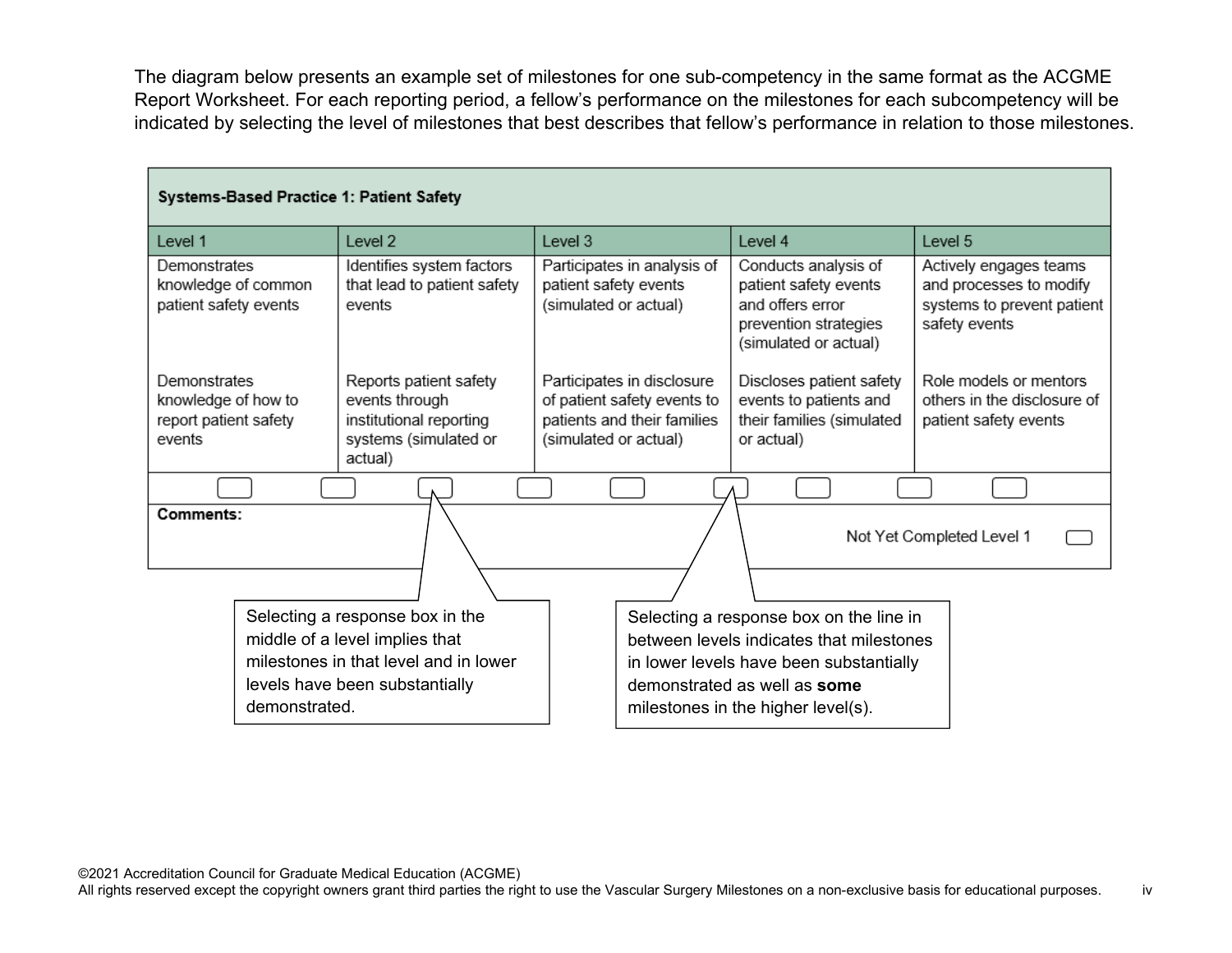Г

| <b>Patient Care 1: Patient Data</b>                                                                                           |                                                                                       |                                                                                                                                                                                                                               |                                                                                                                                                                                                                                                                   |                                                                                                                                                                                                                 |  |
|-------------------------------------------------------------------------------------------------------------------------------|---------------------------------------------------------------------------------------|-------------------------------------------------------------------------------------------------------------------------------------------------------------------------------------------------------------------------------|-------------------------------------------------------------------------------------------------------------------------------------------------------------------------------------------------------------------------------------------------------------------|-----------------------------------------------------------------------------------------------------------------------------------------------------------------------------------------------------------------|--|
| Level 1                                                                                                                       | Level 2                                                                               | Level <sub>3</sub>                                                                                                                                                                                                            | Level 4                                                                                                                                                                                                                                                           | Level 5                                                                                                                                                                                                         |  |
| Elicits and presents a<br>history and performs a<br>vascular examination<br>relevant to the patient's<br>presenting complaint | Orders and interprets<br>diagnostic testing;<br>establishes differential<br>diagnosis | Synthesizes patient data,<br>including diagnostic<br>imaging, to arrive at an<br>organized hierarchical<br>differential diagnosis for<br>basic disease processes,<br>to include primary and<br>secondary treatment<br>options | Synthesizes patient<br>data, including<br>diagnostic imaging, to<br>arrive at an organized<br>hierarchical differential<br>diagnosis for complex<br>disease processes with<br>advanced comorbidities,<br>to include primary and<br>secondary treatment<br>options | Synthesizes patient data,<br>including diagnostic<br>imaging, to arrive at an<br>organized hierarchical<br>differential diagnosis for<br>rare disease processes<br>and variants of complex<br>disease processes |  |
|                                                                                                                               |                                                                                       |                                                                                                                                                                                                                               |                                                                                                                                                                                                                                                                   |                                                                                                                                                                                                                 |  |
| <b>Comments:</b><br>Not Yet Completed Level 1<br>Not Yet Assessable                                                           |                                                                                       |                                                                                                                                                                                                                               |                                                                                                                                                                                                                                                                   |                                                                                                                                                                                                                 |  |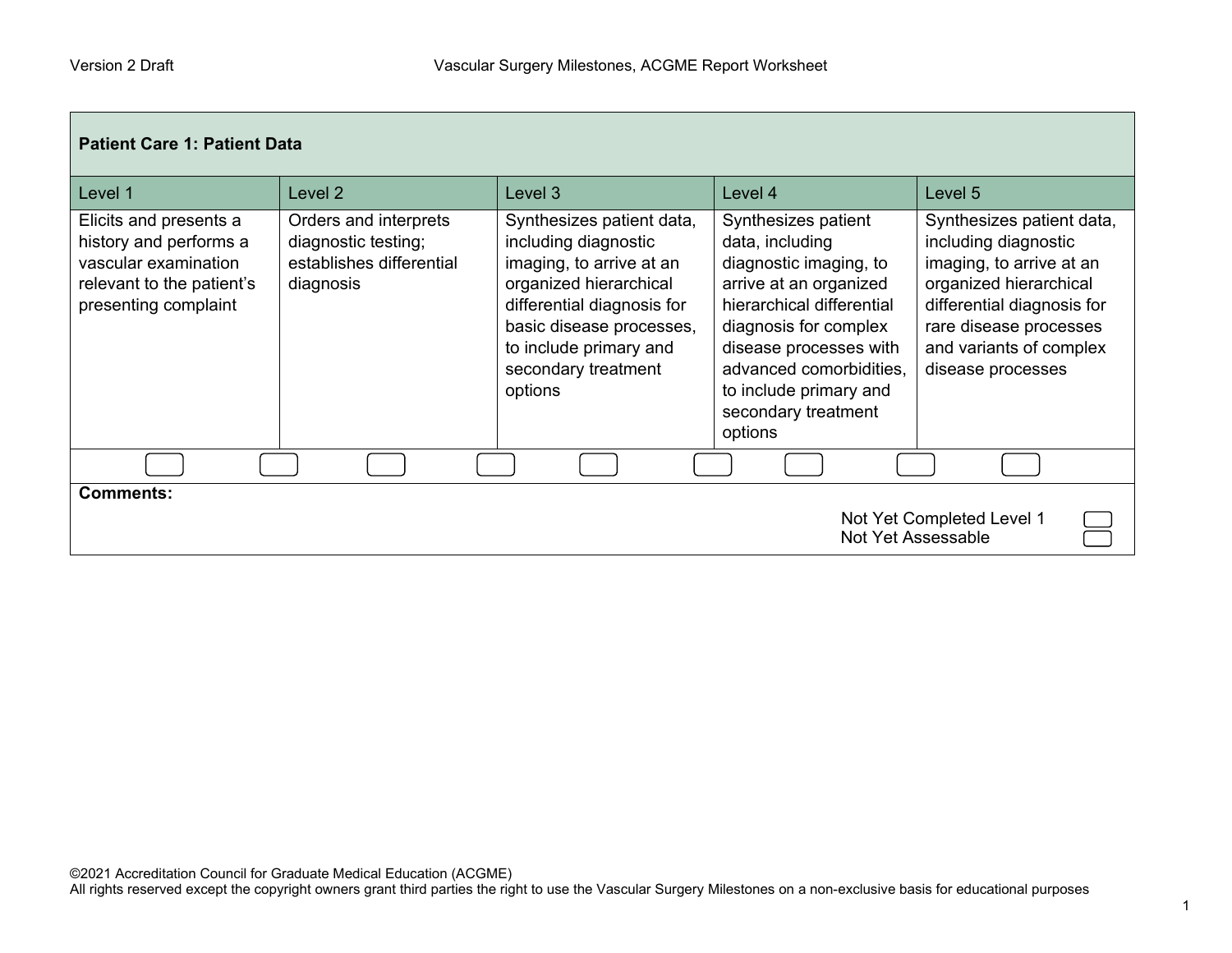| <b>Patient Care 2: Medical Management of Vascular Disease</b>       |                                                      |                                                                                        |                                                                                                                                                |                                                                           |  |
|---------------------------------------------------------------------|------------------------------------------------------|----------------------------------------------------------------------------------------|------------------------------------------------------------------------------------------------------------------------------------------------|---------------------------------------------------------------------------|--|
| Level 1                                                             | Level <sub>2</sub>                                   | Level <sub>3</sub>                                                                     | Level 4                                                                                                                                        | Level 5                                                                   |  |
| Describes risk factors for<br>vascular disease                      | Identifies therapies for risk<br>factor modification | Recognizes endpoints,<br>contraindications, and<br>complications of medical<br>therapy | Formulates a<br>comprehensive plan of<br>medical management<br>for patients with<br>vascular disease,<br>including risk factor<br>modification | Proposes novel medical<br>treatment algorithms<br>based on new literature |  |
|                                                                     |                                                      |                                                                                        |                                                                                                                                                |                                                                           |  |
| <b>Comments:</b><br>Not Yet Completed Level 1<br>Not Yet Assessable |                                                      |                                                                                        |                                                                                                                                                |                                                                           |  |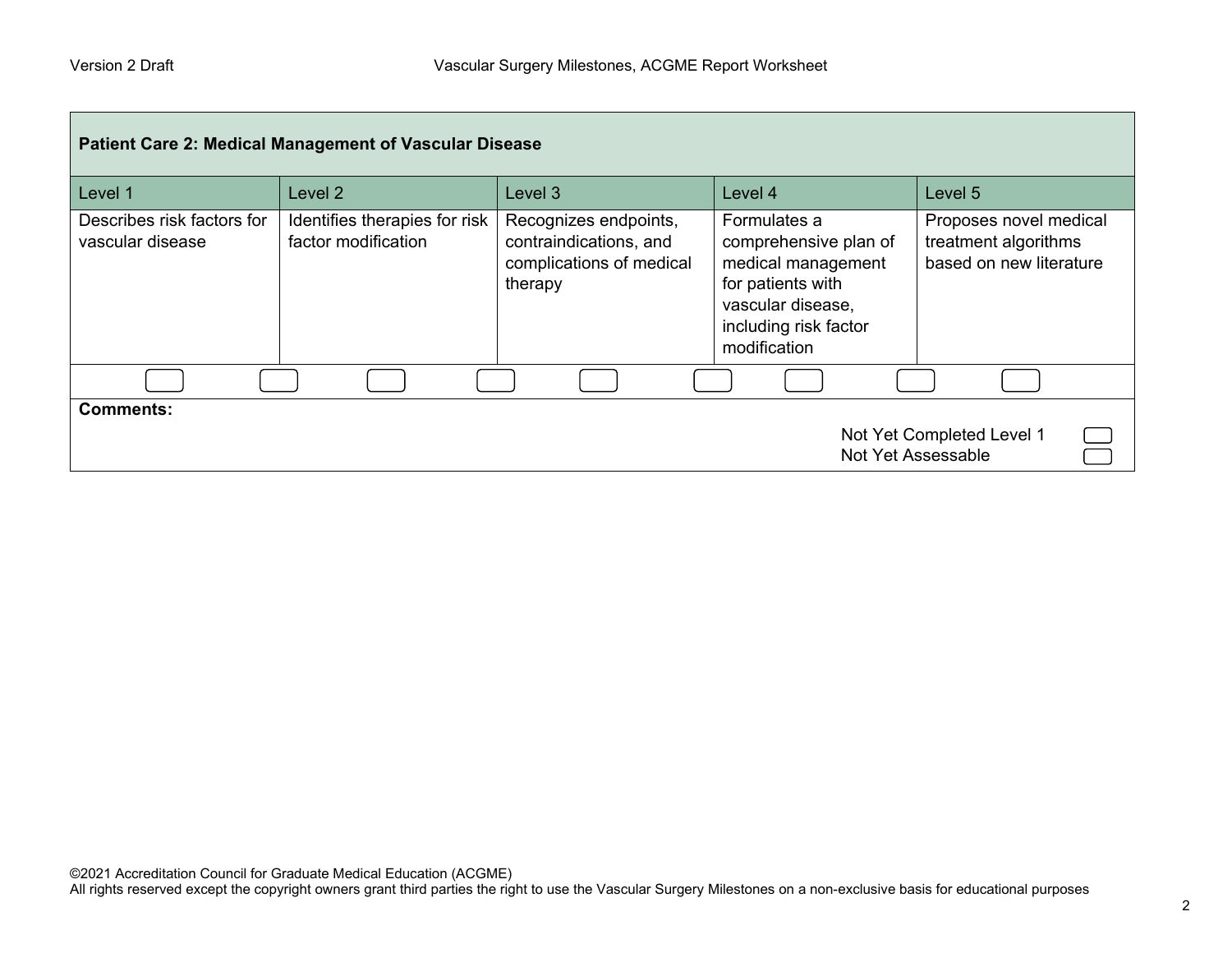| <b>Patient Care 3: Peri-Operative Care</b>                          |                                                                                                                                                                                    |                                                                                                                                             |                                                                                                                                                                                                       |                                                                                                                                 |  |
|---------------------------------------------------------------------|------------------------------------------------------------------------------------------------------------------------------------------------------------------------------------|---------------------------------------------------------------------------------------------------------------------------------------------|-------------------------------------------------------------------------------------------------------------------------------------------------------------------------------------------------------|---------------------------------------------------------------------------------------------------------------------------------|--|
| Level 1                                                             | Level <sub>2</sub>                                                                                                                                                                 | Level 3                                                                                                                                     | Level 4                                                                                                                                                                                               | Level 5                                                                                                                         |  |
| Manages basic peri-<br>operative problems (e.g.,<br>fever, pain)    | Manages common peri-<br>operative problems (e.g.,<br>post-operative myocardial<br>infraction), including<br>ordering and<br>interpretation of<br>supplemental tests when<br>needed | Recognizes and manages<br>complex peri-operative<br>problems, including<br>vascular complications,<br>critical care, and palliative<br>care | Leads team and<br>provides supervision in<br>the evaluation and<br>management of<br>complex peri-operative<br>problems, including<br>vascular complications,<br>critical care, and<br>palliative care | Works with the<br>interdisciplinary care team<br>to develop new pathways<br>to prevent peri-operative<br>vascular complications |  |
|                                                                     |                                                                                                                                                                                    |                                                                                                                                             |                                                                                                                                                                                                       |                                                                                                                                 |  |
| <b>Comments:</b><br>Not Yet Completed Level 1<br>Not Yet Assessable |                                                                                                                                                                                    |                                                                                                                                             |                                                                                                                                                                                                       |                                                                                                                                 |  |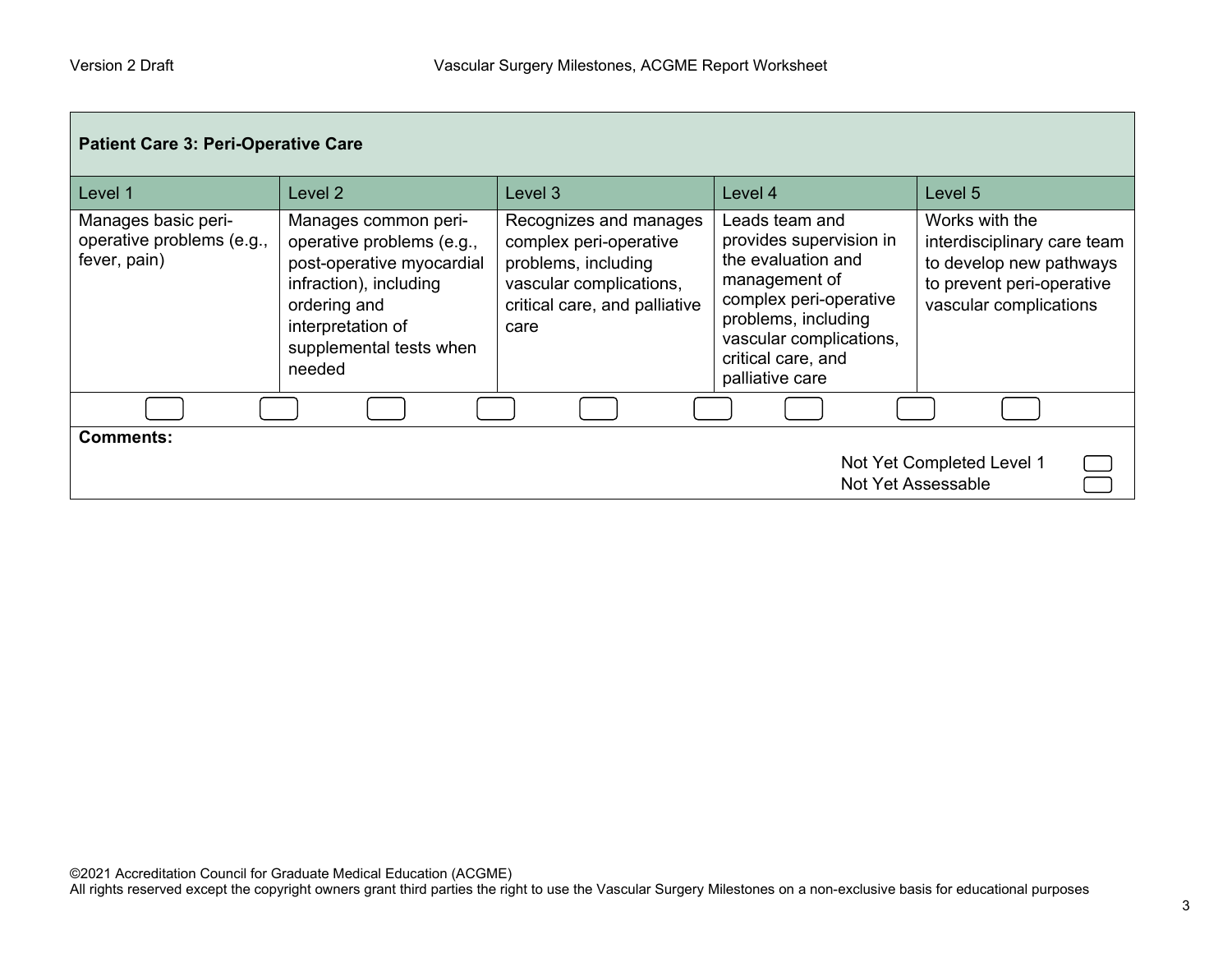| Patient Care 4: Longitudinal Care (e.g., Outpatient Management, Screening, Surveillance)                                                                                        |                                                                                              |                                                                                                       |                                                                                                                            |                                                                                                                                                           |  |
|---------------------------------------------------------------------------------------------------------------------------------------------------------------------------------|----------------------------------------------------------------------------------------------|-------------------------------------------------------------------------------------------------------|----------------------------------------------------------------------------------------------------------------------------|-----------------------------------------------------------------------------------------------------------------------------------------------------------|--|
| Level 1                                                                                                                                                                         | Level 2                                                                                      | Level 3                                                                                               | Level 4                                                                                                                    | Level 5                                                                                                                                                   |  |
| Describes and<br>recognizes expected<br>longitudinal care,<br>including outpatient<br>management, screening,<br>and surveillance for<br>patients with basic<br>vascular disease | Describes the expected<br>longitudinal care for<br>patients with complex<br>vascular disease | Recognizes the impact of<br>disease progression and<br>complications on the<br>longitudinal care plan | Independently alters<br>longitudinal care based<br>on disease progression,<br>complications, or<br>patient-specific issues | Innovates new aspects of<br>longitudinal care for<br>patients with vascular<br>disease by considering<br>the most updated<br>evidence-based<br>guidelines |  |
|                                                                                                                                                                                 |                                                                                              |                                                                                                       |                                                                                                                            |                                                                                                                                                           |  |
| <b>Comments:</b><br>Not Yet Completed Level 1<br>Not Yet Assessable                                                                                                             |                                                                                              |                                                                                                       |                                                                                                                            |                                                                                                                                                           |  |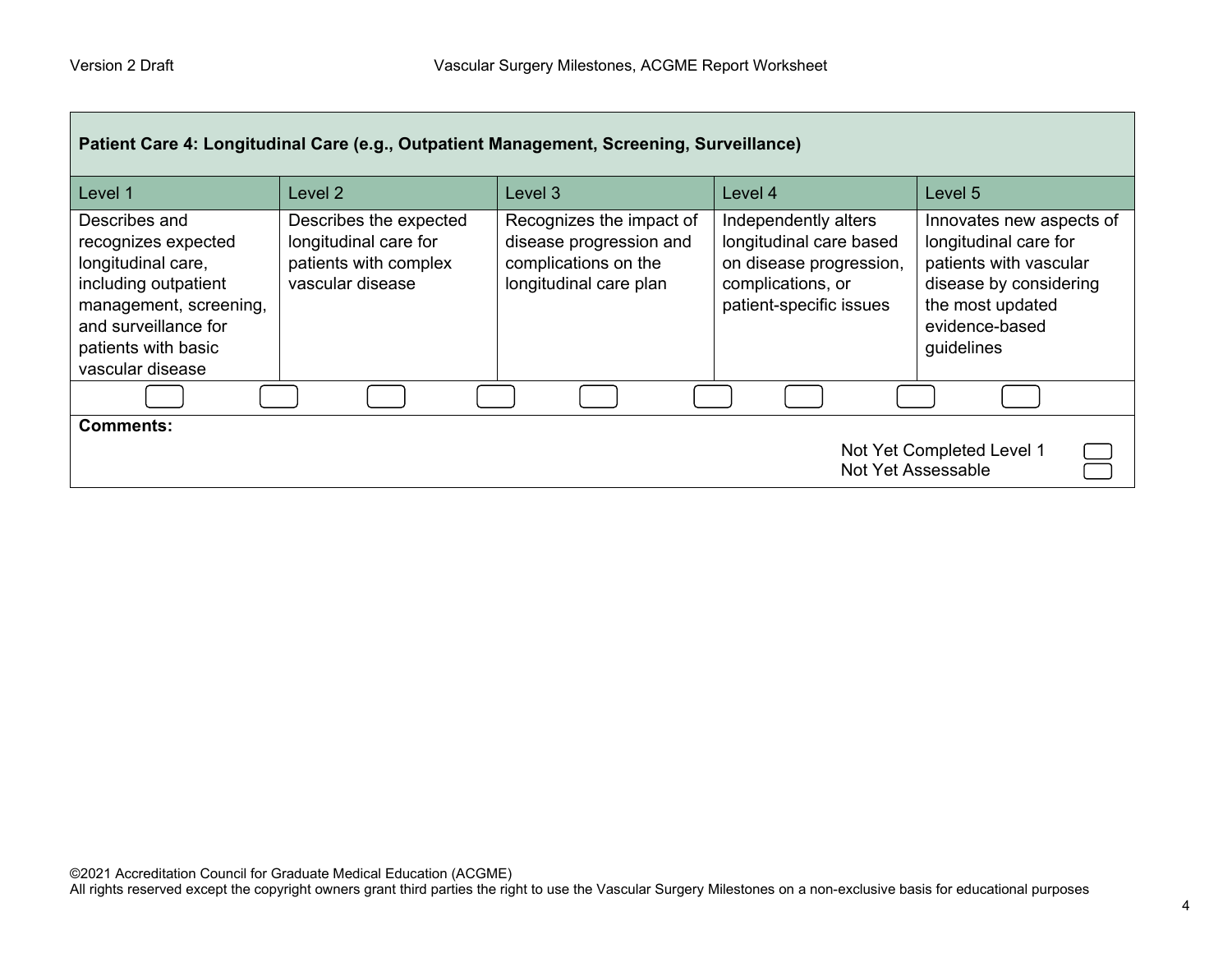Г

| <b>Patient Care 5: Procedural Preparation</b>                                               |                                                                                                                                                                                                 |                                                                                                                                                                                                           |                                                                                                                                                                                                       |                                                                                                  |  |
|---------------------------------------------------------------------------------------------|-------------------------------------------------------------------------------------------------------------------------------------------------------------------------------------------------|-----------------------------------------------------------------------------------------------------------------------------------------------------------------------------------------------------------|-------------------------------------------------------------------------------------------------------------------------------------------------------------------------------------------------------|--------------------------------------------------------------------------------------------------|--|
| Level 1                                                                                     | Level 2                                                                                                                                                                                         | Level 3                                                                                                                                                                                                   | Level 4                                                                                                                                                                                               | Level 5                                                                                          |  |
| Identifies and orders the<br>tests for standard pre-<br>operative optimization              | Interprets clinical data to<br>identify opportunities for<br>pre-operative optimization                                                                                                         | Recognizes when<br>procedural plan must<br>change due to patient<br>factors or disease<br>progression identified in<br>pre-operative work-up                                                              | Proposes alternative<br>surgical plan due to<br>patient factors or<br>disease progression<br>identified in pre-<br>operative work-up                                                                  | Proposes novel therapies<br>to address a patient that<br>is not a candidate for<br>standard care |  |
| Prepares patient for<br>surgery, including pre-<br>operative orders and<br>diagnostic tests | For basic procedures,<br>ensures necessary<br>imaging, instrumentation,<br>equipment, devices, and<br>medications are available;<br>positions, prepares, and<br>drapes patient<br>appropriately | For intermediate<br>procedures, ensures<br>necessary imaging,<br>instrumentation,<br>equipment, devices, and<br>medications are available;<br>positions, prepares, and<br>drapes patient<br>appropriately | For advanced<br>procedures, ensures<br>necessary imaging,<br>instrumentation,<br>equipment, devices, and<br>medications are<br>available; positions,<br>prepares, and drapes<br>patient appropriately | Develops protocols to<br>improve the procedural<br>preparation process                           |  |
|                                                                                             |                                                                                                                                                                                                 |                                                                                                                                                                                                           |                                                                                                                                                                                                       |                                                                                                  |  |
| <b>Comments:</b><br>Not Yet Completed Level 1<br>Not Yet Assessable                         |                                                                                                                                                                                                 |                                                                                                                                                                                                           |                                                                                                                                                                                                       |                                                                                                  |  |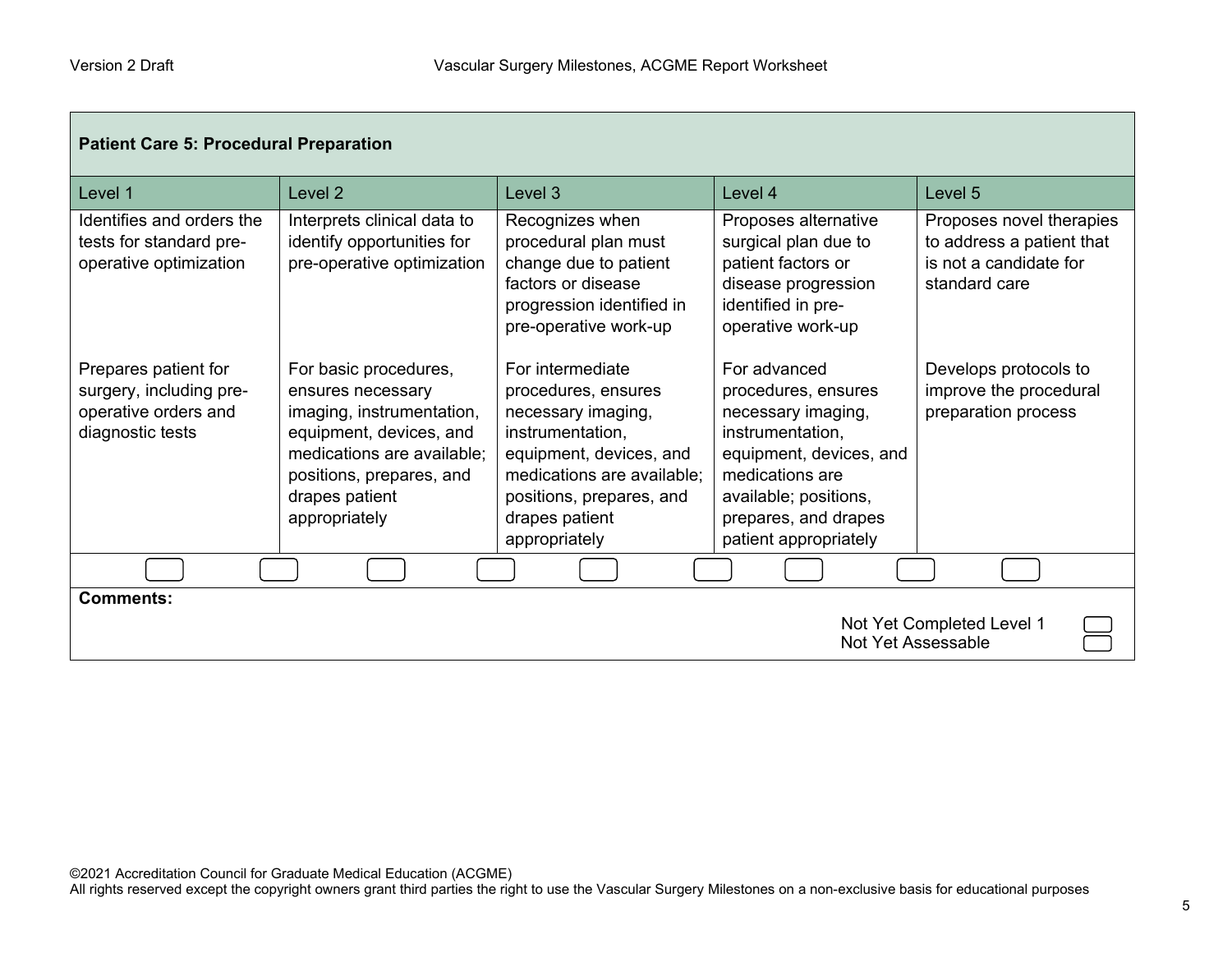Г

| Patient Care 6: Technical Skills - Open Surgical Skills                           |                                                                                          |                                                                                                                            |                                                                                                                                                                                                                          |                                                                                                                                                              |  |
|-----------------------------------------------------------------------------------|------------------------------------------------------------------------------------------|----------------------------------------------------------------------------------------------------------------------------|--------------------------------------------------------------------------------------------------------------------------------------------------------------------------------------------------------------------------|--------------------------------------------------------------------------------------------------------------------------------------------------------------|--|
| Level 1                                                                           | Level <sub>2</sub>                                                                       | Level 3                                                                                                                    | Level 4                                                                                                                                                                                                                  | Level 5                                                                                                                                                      |  |
| Demonstrates basic<br>surgical skills and<br>performs basic bedside<br>procedures | Demonstrates respect for<br>tissue, and is developing<br>skill in instrument<br>handling | Handles vascular<br>instruments with<br>increasing efficiency of<br>motion during procedures                               | Proficiently handles<br>instruments and<br>equipment, uses<br>assistants, guides the<br>conduct of the<br>operation, and makes<br>independent intra-<br>operative decisions;<br>anticipates when<br>assistance is needed | Handles instruments and<br>equipment independently<br>without supervision,<br>guides the conduct of the<br>operation, and makes<br>intra-operative decisions |  |
|                                                                                   | Performs basic vascular<br>procedures with limited<br>supervision                        | Performs basic vascular<br>procedures independently<br>and intermediate vascular<br>procedures with limited<br>supervision | Performs advanced<br>vascular procedures,<br>including<br>troubleshooting and<br>managing complications<br>with limited supervision                                                                                      | Competently teaches<br>intermediate vascular<br>procedures                                                                                                   |  |
|                                                                                   |                                                                                          |                                                                                                                            |                                                                                                                                                                                                                          |                                                                                                                                                              |  |
| <b>Comments:</b>                                                                  |                                                                                          |                                                                                                                            |                                                                                                                                                                                                                          | Not Yet Completed Level 1<br>Not Yet Assessable                                                                                                              |  |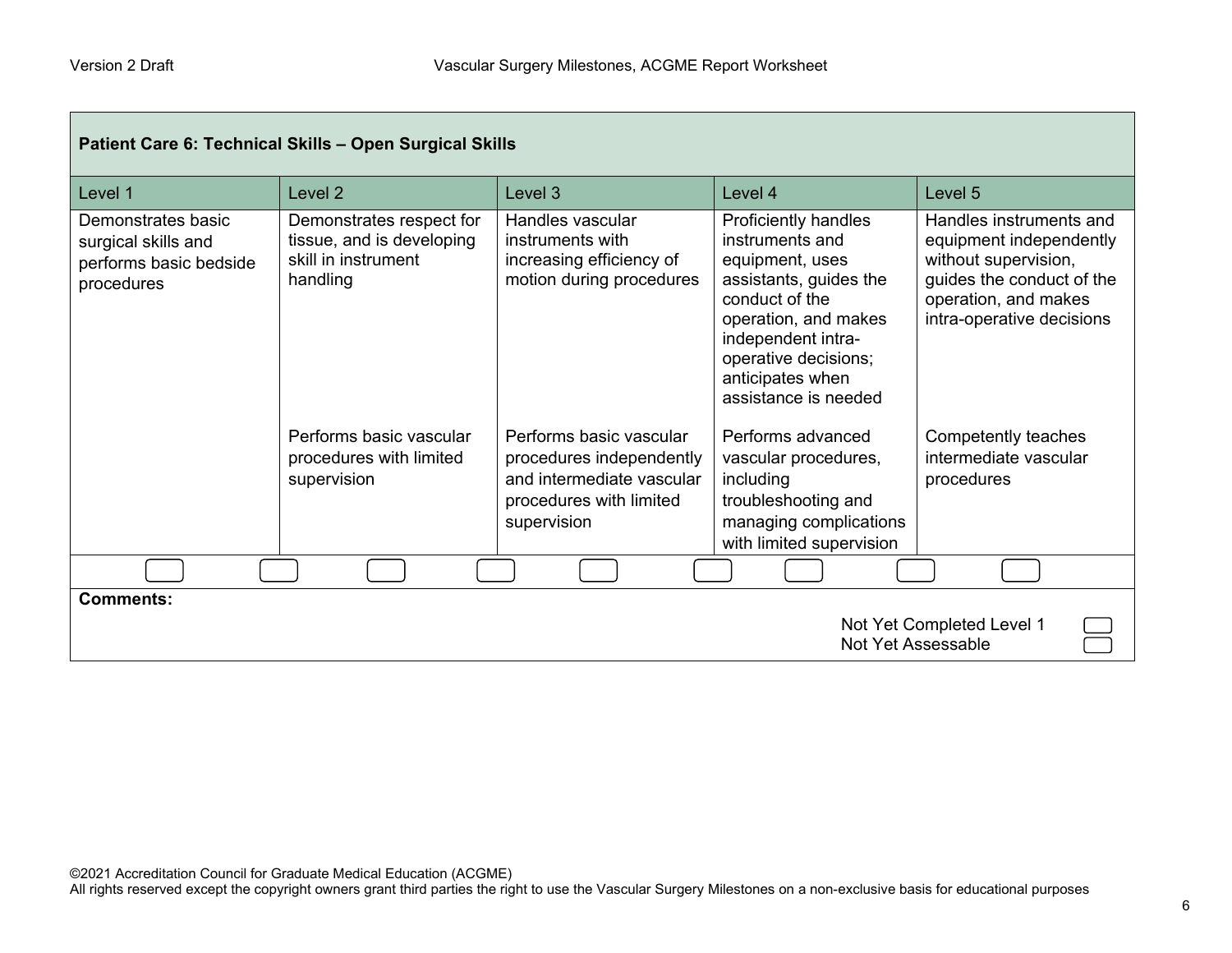| Patient Care 7: Technical Skills - Endovascular                                                       |                                                                                                                                                                 |                                                             |                                                                                                                                                             |                                                                                                                                  |  |
|-------------------------------------------------------------------------------------------------------|-----------------------------------------------------------------------------------------------------------------------------------------------------------------|-------------------------------------------------------------|-------------------------------------------------------------------------------------------------------------------------------------------------------------|----------------------------------------------------------------------------------------------------------------------------------|--|
| Level 1                                                                                               | Level 2                                                                                                                                                         | Level 3                                                     | Level 4                                                                                                                                                     | Level 5                                                                                                                          |  |
| Uses ultrasound to<br>demonstrate anatomy for<br>vascular access                                      | Uses ultrasound to safely<br>obtain percutaneous<br>arterial and/or venous<br>access in most patients                                                           | Performs basic and<br>intermediate procedures               | Performs advanced<br>endovascular<br>procedures<br>with appropriate wire<br>and catheter skills                                                             | Suggests novel<br>endovascular therapies<br>for most complex cases,<br>including troubleshooting<br>and managing<br>endovascular |  |
| Recognizes the<br>importance of<br>maintaining wire position<br>during wire and catheter<br>exchanges | Selects wires and<br>catheters and<br>demonstrates basic wire<br>handling techniques and<br>performs most catheter<br>exchanges without losing<br>wire position | Troubleshoots and<br>manages basic<br>procedural challenges | Identifies when to select<br>an alternative access<br>site, wire and catheter<br>technique, or approach<br>to troubleshoot complex<br>procedural challenges | complications                                                                                                                    |  |
|                                                                                                       |                                                                                                                                                                 |                                                             |                                                                                                                                                             |                                                                                                                                  |  |
| <b>Comments:</b><br>Not Yet Completed Level 1<br>Not Yet Assessable                                   |                                                                                                                                                                 |                                                             |                                                                                                                                                             |                                                                                                                                  |  |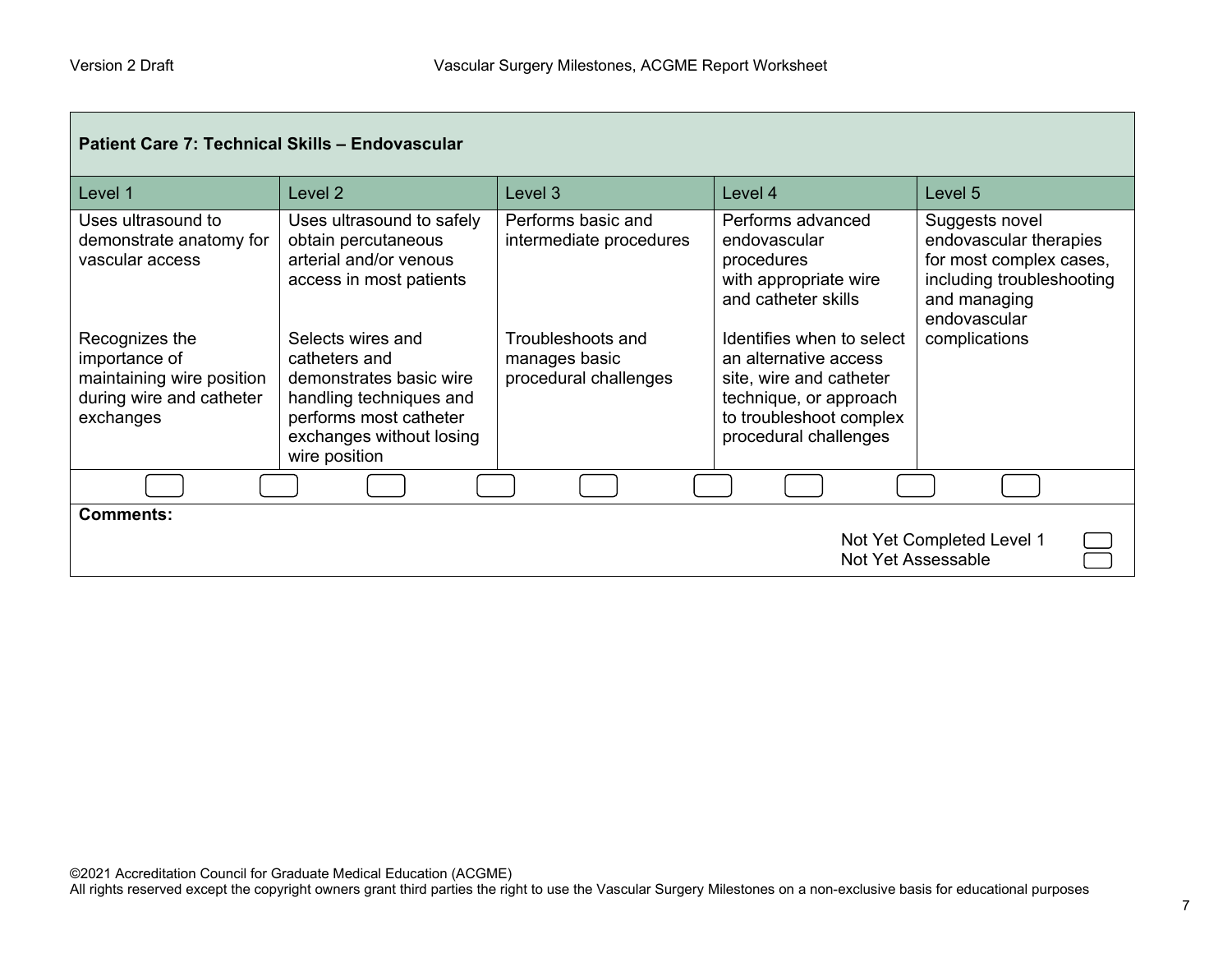| Patient Care 8: Vascular Imaging (e.g., Computed Tomography [CT], Magnetic Resonance [MR], Angiography, Ultrasonography) |                                                                                                                           |                                                                                                                                     |                                                                                                                                                                     |                                                                                      |
|--------------------------------------------------------------------------------------------------------------------------|---------------------------------------------------------------------------------------------------------------------------|-------------------------------------------------------------------------------------------------------------------------------------|---------------------------------------------------------------------------------------------------------------------------------------------------------------------|--------------------------------------------------------------------------------------|
| Level 1                                                                                                                  | Level <sub>2</sub>                                                                                                        | Level 3                                                                                                                             | Level 4                                                                                                                                                             | Level 5                                                                              |
| Identifies the various<br>types of imaging<br>modalities                                                                 | Uses imaging findings to<br>support differential<br>diagnosis and pre-<br>operative plan for basic<br>vascular procedures | Uses imaging findings to<br>support differential<br>diagnosis and pre-<br>operative plan for<br>intermediate vascular<br>procedures | Uses imaging findings<br>to support differential<br>diagnosis, pre-operative<br>plan, and intra-operative<br>decision making for<br>advanced vascular<br>procedures | Implements innovative<br>imaging technology to<br>enhance the care of the<br>patient |
|                                                                                                                          | Describes patient factors<br>that influence the imaging<br>modality                                                       | Uses complementary<br>information from varying<br>imaging studies                                                                   | Independently uses<br>multidimensional<br>imaging $(e.g., 3-D)$<br>computed tomography<br>angiography [CTA]) and<br>identifies abnormal<br>findings                 | Teaches imaging<br>interpretation of multiple<br>modalities                          |
|                                                                                                                          |                                                                                                                           |                                                                                                                                     |                                                                                                                                                                     |                                                                                      |
| <b>Comments:</b><br>Not Yet Completed Level 1<br>Not Yet Assessable                                                      |                                                                                                                           |                                                                                                                                     |                                                                                                                                                                     |                                                                                      |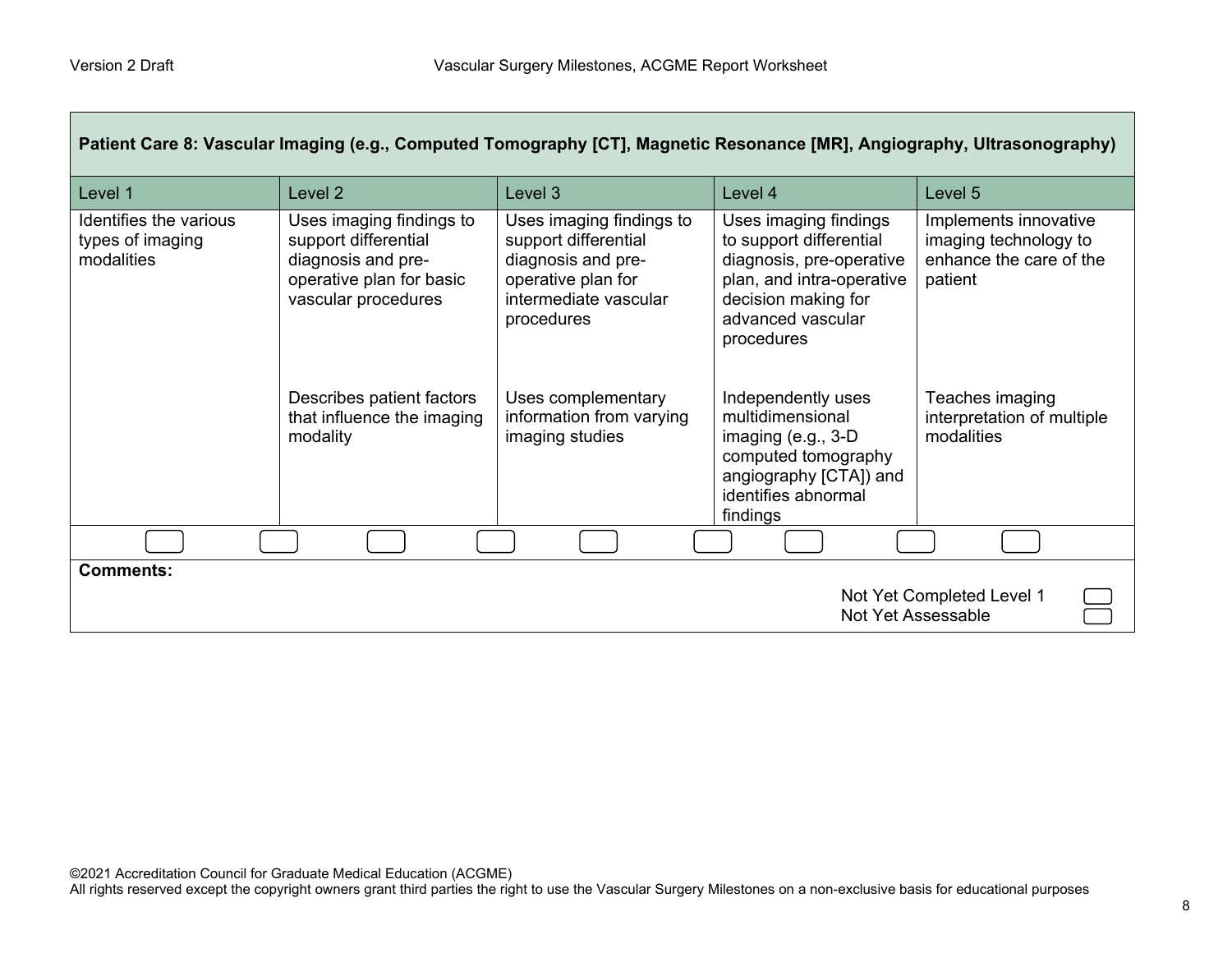| Medical Knowledge 1: Procedural Rationale (Open Surgical Procedures) |                                                                                                          |                                                                                                                               |                                                              |                                                       |  |
|----------------------------------------------------------------------|----------------------------------------------------------------------------------------------------------|-------------------------------------------------------------------------------------------------------------------------------|--------------------------------------------------------------|-------------------------------------------------------|--|
| Level 1                                                              | Level <sub>2</sub>                                                                                       | Level <sub>3</sub>                                                                                                            | Level 4                                                      | Level 5                                               |  |
| Identifies the need for<br>intervention over<br>medical management   | Synthesizes clinical data to<br>choose an open surgical<br>procedure versus<br>endovascular intervention | Develops a specific<br>operative plan for the<br>current clinical situation,<br>understanding alternative<br>surgical options | Adapts management plan<br>for changing clinical<br>situation | Develops new guidelines or<br>innovative applications |  |
|                                                                      |                                                                                                          |                                                                                                                               |                                                              |                                                       |  |
| <b>Comments:</b><br>Not Yet Completed Level 1<br>Not Yet Assessable  |                                                                                                          |                                                                                                                               |                                                              |                                                       |  |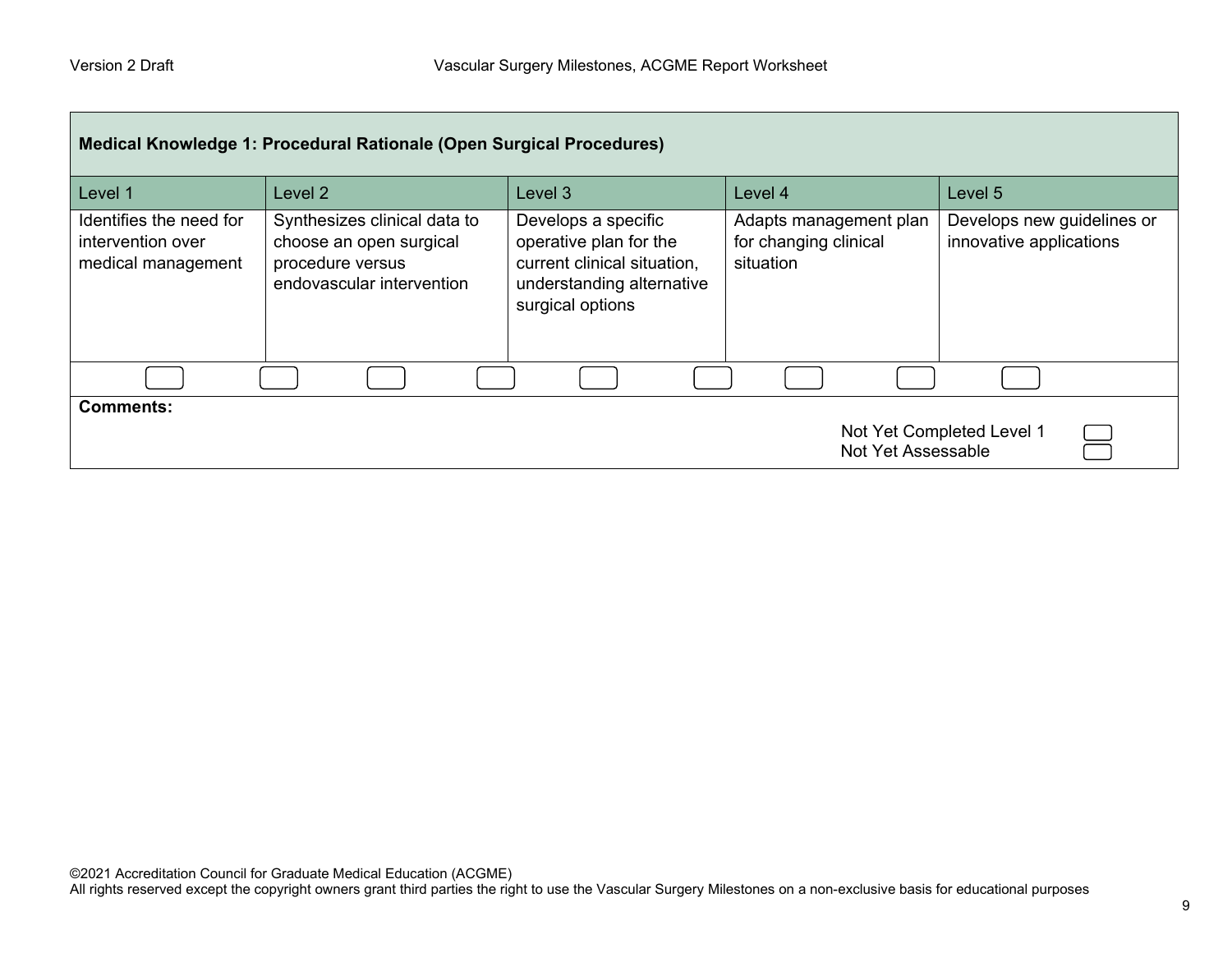| Medical Knowledge 2: Procedural Rationale (Endovascular Interventions) |                                                                                                             |                                                                                                                                                    |                                                                                                                                  |                                                       |  |
|------------------------------------------------------------------------|-------------------------------------------------------------------------------------------------------------|----------------------------------------------------------------------------------------------------------------------------------------------------|----------------------------------------------------------------------------------------------------------------------------------|-------------------------------------------------------|--|
| Level 1                                                                | Level 2                                                                                                     | Level 3                                                                                                                                            | Level 4                                                                                                                          | Level 5                                               |  |
| Identifies the need for<br>intervention over medical<br>management     | Synthesizes clinical data<br>to choose an<br>endovascular intervention<br>versus open surgical<br>procedure | Develops a specific<br>endovascular plan for the<br>current clinical situation,<br>understanding device<br>instructions for use and<br>limitations | Adapts management plan<br>for changing clinical<br>situation and understands<br>alternative or off label<br>endovascular options | Develops new guidelines or<br>innovative applications |  |
|                                                                        |                                                                                                             |                                                                                                                                                    |                                                                                                                                  |                                                       |  |
| <b>Comments:</b><br>Not Yet Completed Level 1<br>Not Yet Assessable    |                                                                                                             |                                                                                                                                                    |                                                                                                                                  |                                                       |  |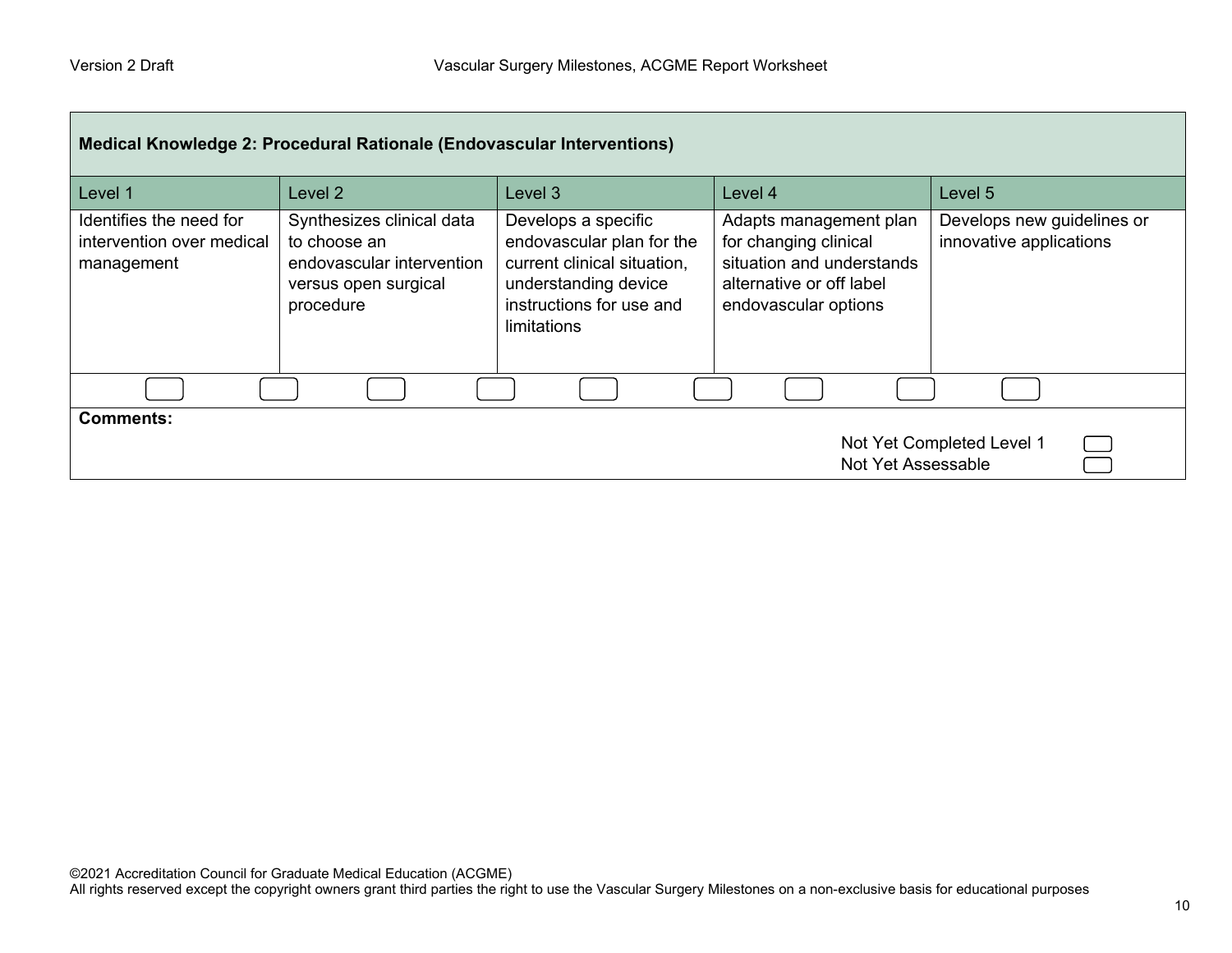| Medical Knowledge 3: Procedural Understanding, including Anatomy (Open Surgical Procedures)               |                                                                                                                             |                                                                                                                                    |                                                                                                                                   |                                                                                |  |
|-----------------------------------------------------------------------------------------------------------|-----------------------------------------------------------------------------------------------------------------------------|------------------------------------------------------------------------------------------------------------------------------------|-----------------------------------------------------------------------------------------------------------------------------------|--------------------------------------------------------------------------------|--|
| Level 1                                                                                                   | Level 2                                                                                                                     | Level 3                                                                                                                            | Level 4                                                                                                                           | Level 5                                                                        |  |
| Identifies the types of<br>procedures for a<br>patient's pathology<br>Identifies appropriate<br>procedure | Describes procedural<br>sequence and equipment<br>needs, and understands<br>critical decision points of<br>basic procedures | Describes procedural<br>sequence and equipment<br>needs, and understands<br>critical decision points of<br>intermediate procedures | Describes procedural<br>sequence and<br>equipment needs, and<br>understands critical<br>decision points of<br>advanced procedures | Describes or develops an<br>innovative approach in<br>peer-reviewed literature |  |
|                                                                                                           |                                                                                                                             |                                                                                                                                    |                                                                                                                                   |                                                                                |  |
| <b>Comments:</b><br>Not Yet Completed Level 1<br>Not Yet Assessable                                       |                                                                                                                             |                                                                                                                                    |                                                                                                                                   |                                                                                |  |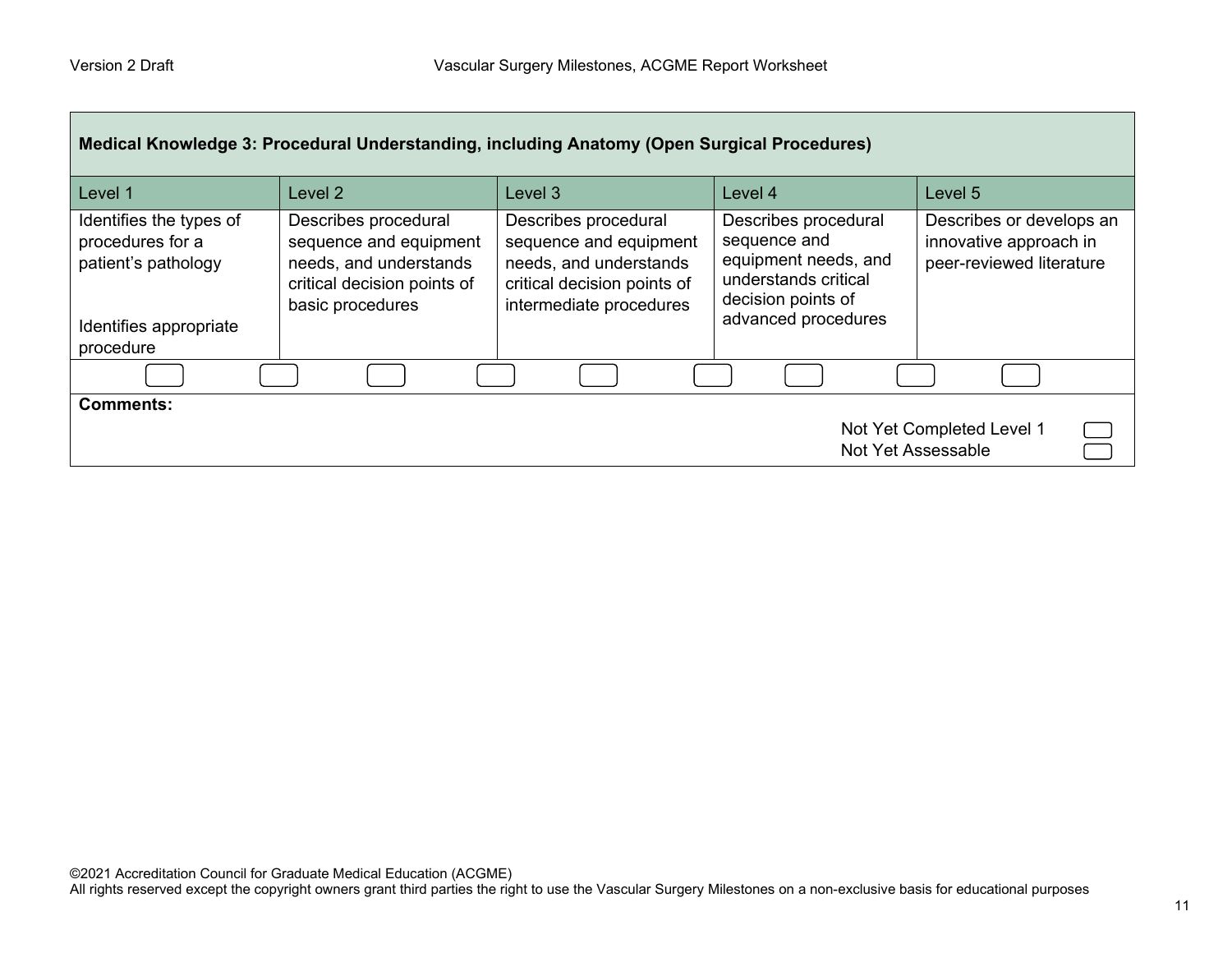| Medical Knowledge 4: Procedural Understanding, including Anatomy (Endovascular Procedures) |                                                                                                        |                                                                                                                                    |                                                                                                                                   |                                                                                |  |
|--------------------------------------------------------------------------------------------|--------------------------------------------------------------------------------------------------------|------------------------------------------------------------------------------------------------------------------------------------|-----------------------------------------------------------------------------------------------------------------------------------|--------------------------------------------------------------------------------|--|
| Level 1                                                                                    | Level <sub>2</sub>                                                                                     | Level <sub>3</sub>                                                                                                                 | Level 4                                                                                                                           | Level 5                                                                        |  |
| Identifies the types of<br>procedures for a<br>patient's pathology                         | Describes procedural<br>sequence and<br>understands critical<br>decision points of basic<br>procedures | Describes procedural<br>sequence and equipment<br>needs, and understands<br>critical decision points of<br>intermediate procedures | Describes procedural<br>sequence and<br>equipment needs, and<br>understands critical<br>decision points of<br>advanced procedures | Describes or develops an<br>innovative approach in<br>peer-reviewed literature |  |
|                                                                                            |                                                                                                        |                                                                                                                                    |                                                                                                                                   |                                                                                |  |
| <b>Comments:</b><br>Not Yet Completed Level 1<br>Not Yet Assessable                        |                                                                                                        |                                                                                                                                    |                                                                                                                                   |                                                                                |  |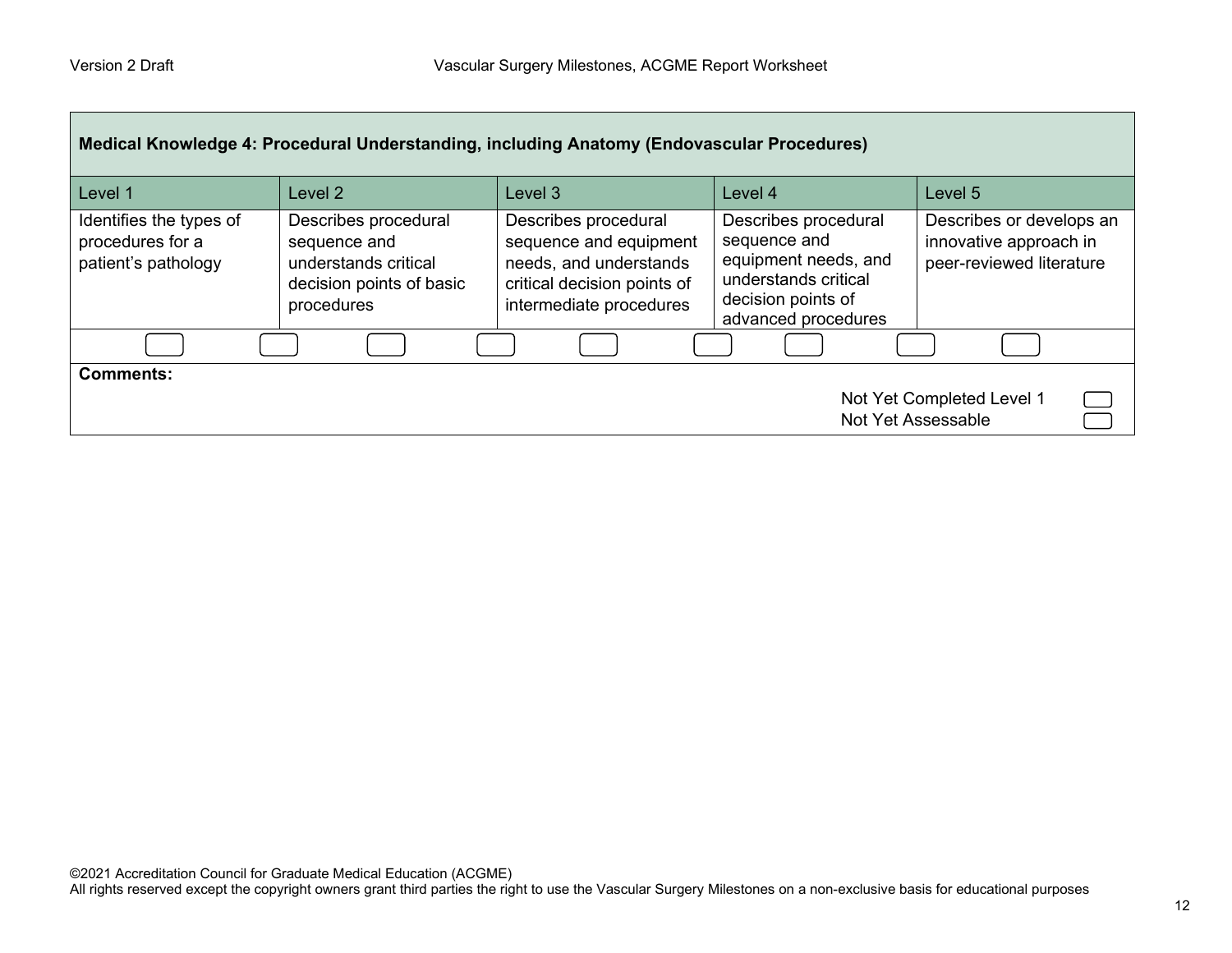| <b>Medical Knowledge 5: Intra-Operative Crisis Management</b>       |                                                                   |                                                                                                   |                                                                                                                                                                                         |                                                                                                                              |  |
|---------------------------------------------------------------------|-------------------------------------------------------------------|---------------------------------------------------------------------------------------------------|-----------------------------------------------------------------------------------------------------------------------------------------------------------------------------------------|------------------------------------------------------------------------------------------------------------------------------|--|
| Level 1                                                             | Level 2                                                           | Level 3                                                                                           | Level 4                                                                                                                                                                                 | Level 5                                                                                                                      |  |
| Describes potential<br>crises during vascular<br>procedures         | Describes intra-operative<br>findings associated with a<br>crisis | Describes appropriate<br>response to a crisis,<br>including imaging and<br>possible interventions | Anticipates patient-<br>specific risk for crisis<br>and describes<br>appropriate treatment<br>algorithm and potential<br>outcomes, including<br>conversion to an<br>alternate procedure | Describes, develops, or<br>publishes an innovative<br>approach or otherwise<br>impacts patient care,<br>delivery, or quality |  |
|                                                                     |                                                                   |                                                                                                   |                                                                                                                                                                                         |                                                                                                                              |  |
| <b>Comments:</b><br>Not Yet Completed Level 1<br>Not Yet Assessable |                                                                   |                                                                                                   |                                                                                                                                                                                         |                                                                                                                              |  |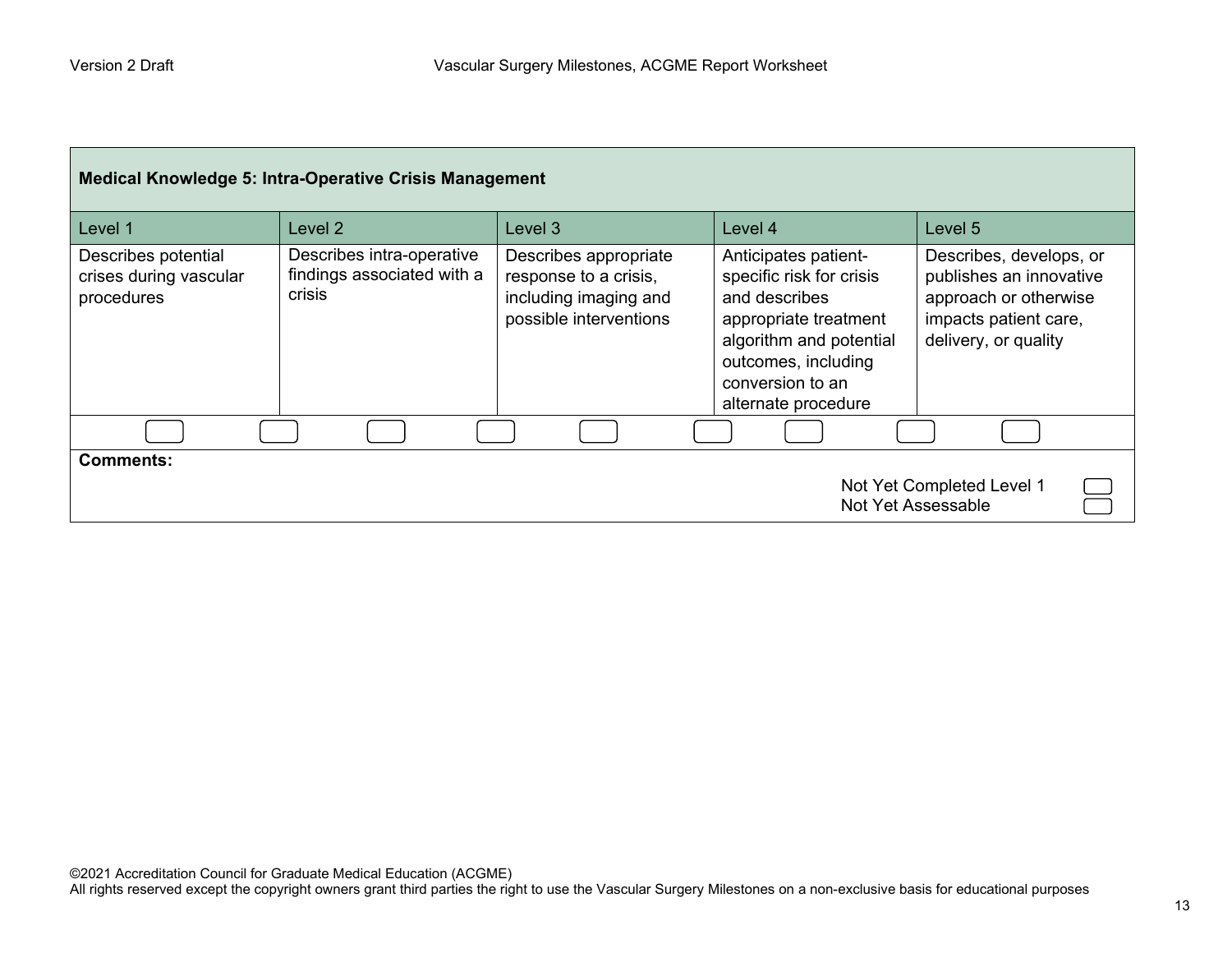г

| <b>Systems-Based Practice 1: Patient Safety</b>                               |                                                                                                         |                                                                                                                   |                                                                                                                     |                                                                                                  |
|-------------------------------------------------------------------------------|---------------------------------------------------------------------------------------------------------|-------------------------------------------------------------------------------------------------------------------|---------------------------------------------------------------------------------------------------------------------|--------------------------------------------------------------------------------------------------|
| Level 1                                                                       | Level 2                                                                                                 | Level <sub>3</sub>                                                                                                | Level 4                                                                                                             | Level 5                                                                                          |
| Demonstrates<br>knowledge of common<br>patient safety events                  | Identifies system factors<br>that lead to patient safety<br>events                                      | Participates in analysis of<br>patient safety events<br>(simulated or actual)                                     | Conducts analysis of<br>patient safety events<br>and offers error<br>prevention strategies<br>(simulated or actual) | Actively engages teams<br>and processes to modify<br>systems to prevent patient<br>safety events |
| <b>Demonstrates</b><br>knowledge of how to<br>report patient safety<br>events | Reports patient safety<br>events through<br>institutional reporting<br>systems (simulated or<br>actual) | Participates in disclosure<br>of patient safety events to<br>patients and their families<br>(simulated or actual) | Discloses patient safety<br>events to patients and<br>their families (simulated<br>or actual)                       | Role models or mentors<br>others in the disclosure of<br>patient safety events                   |
|                                                                               |                                                                                                         |                                                                                                                   |                                                                                                                     |                                                                                                  |
| <b>Comments:</b><br>Not Yet Completed Level 1                                 |                                                                                                         |                                                                                                                   |                                                                                                                     |                                                                                                  |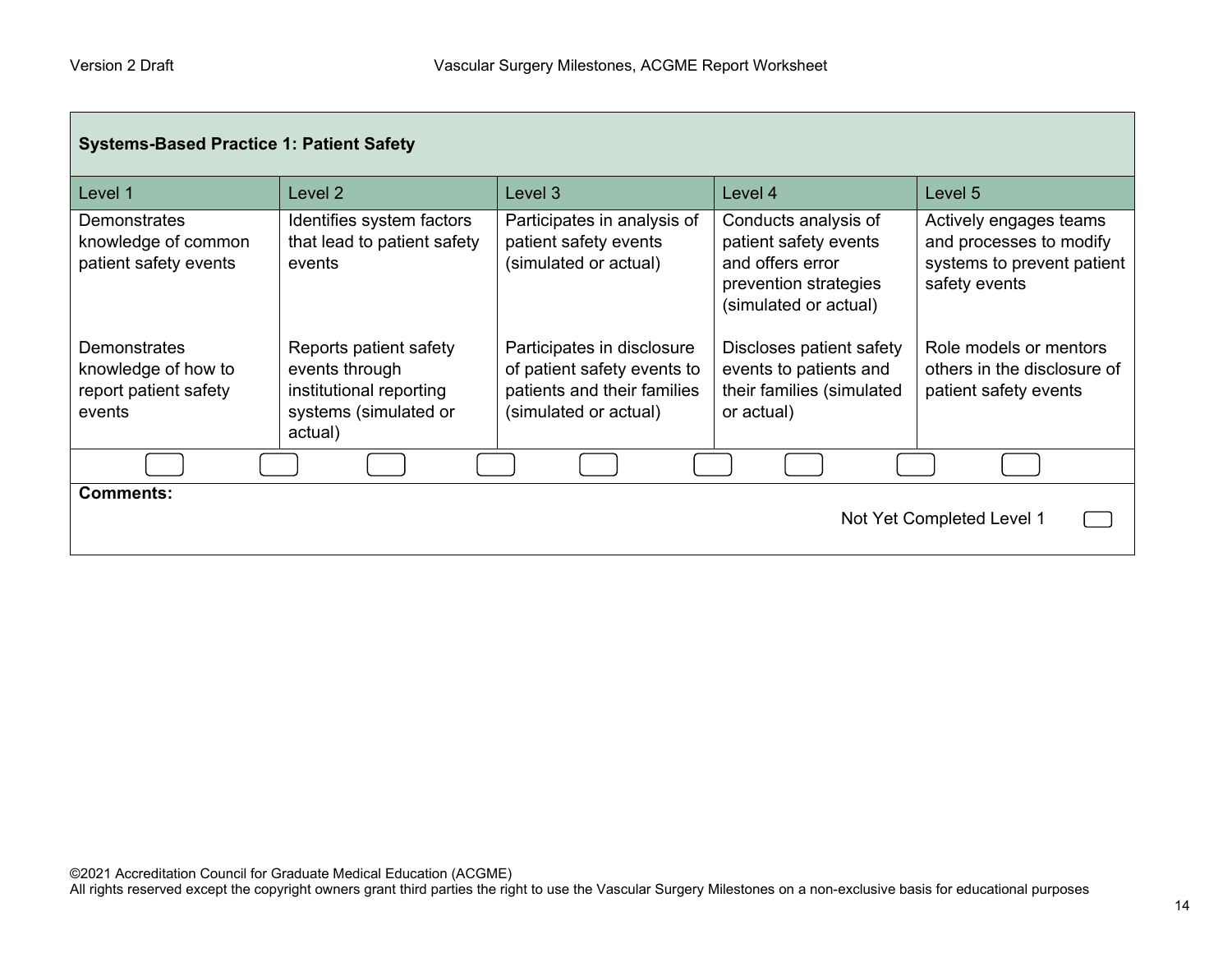| <b>Systems-Based Practice 2: Quality Improvement</b>                                              |                                                                                                    |                                                             |                                                                                                                         |                                                                                                                       |  |
|---------------------------------------------------------------------------------------------------|----------------------------------------------------------------------------------------------------|-------------------------------------------------------------|-------------------------------------------------------------------------------------------------------------------------|-----------------------------------------------------------------------------------------------------------------------|--|
| Level 1                                                                                           | Level 2                                                                                            | Level 3                                                     | Level 4                                                                                                                 | Level 5                                                                                                               |  |
| Demonstrates<br>knowledge of basic<br>quality metrics and<br>quality improvement<br>methodologies | Describes local quality<br>improvement initiatives<br>(e.g., infection rate,<br>smoking cessation) | Participates in local<br>quality improvement<br>initiatives | Demonstrates the skills<br>required to identify,<br>develop, implement,<br>and analyze a quality<br>improvement project | Creates, implements, and<br>assesses quality<br>improvement initiatives at<br>the institutional or<br>community level |  |
|                                                                                                   |                                                                                                    |                                                             |                                                                                                                         |                                                                                                                       |  |
| <b>Comments:</b><br>Not Yet Completed Level 1                                                     |                                                                                                    |                                                             |                                                                                                                         |                                                                                                                       |  |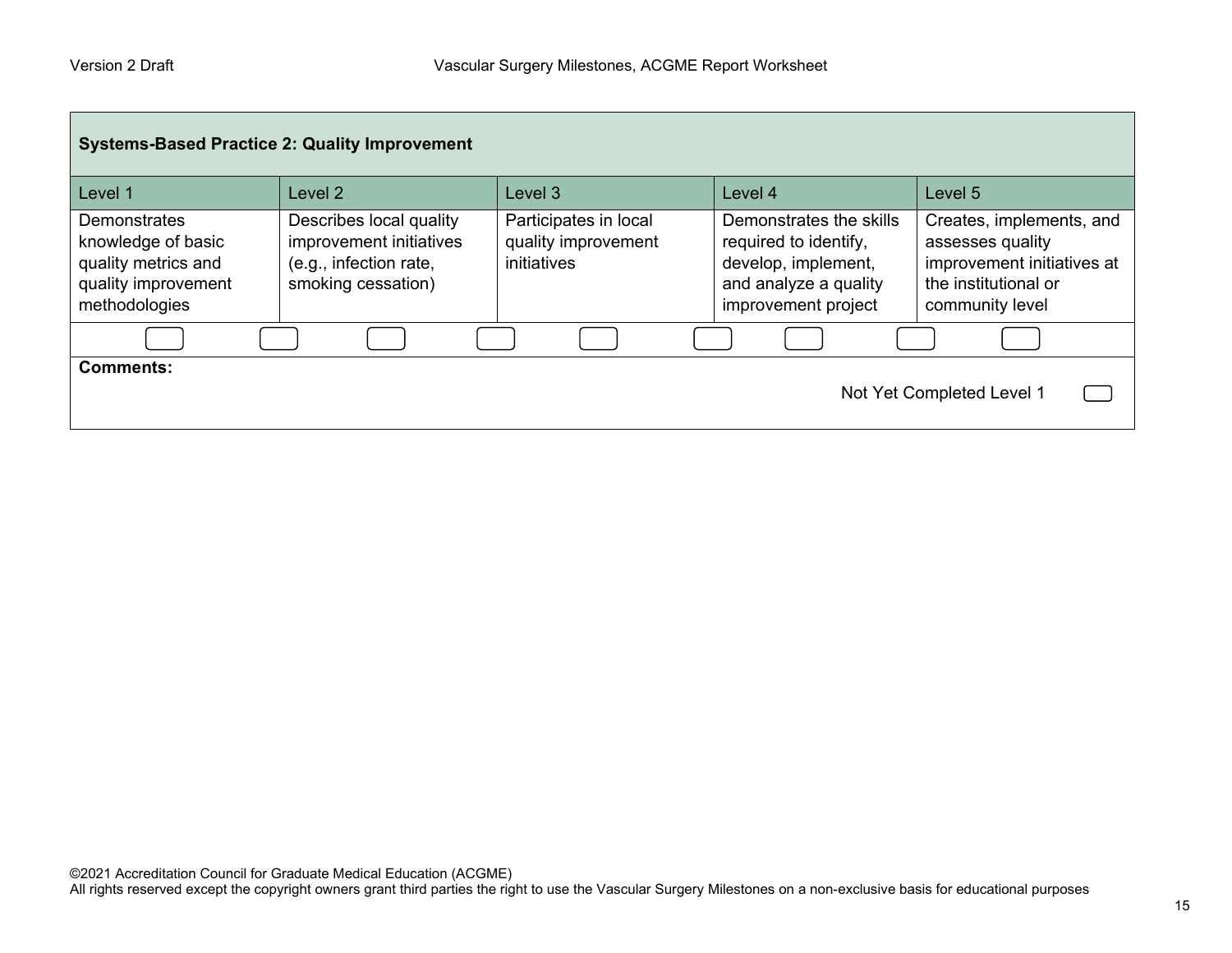| Systems-Based Practice 3: System Navigation for Patient-Centered Care                     |                                                                                                                                                                   |                                                                                                                                                                                                                   |                                                                                                                                                                                   |                                                                                                                                 |
|-------------------------------------------------------------------------------------------|-------------------------------------------------------------------------------------------------------------------------------------------------------------------|-------------------------------------------------------------------------------------------------------------------------------------------------------------------------------------------------------------------|-----------------------------------------------------------------------------------------------------------------------------------------------------------------------------------|---------------------------------------------------------------------------------------------------------------------------------|
| Level 1                                                                                   | Level <sub>2</sub>                                                                                                                                                | Level 3                                                                                                                                                                                                           | Level 4                                                                                                                                                                           | Level <sub>5</sub>                                                                                                              |
| Demonstrates<br>knowledge of care<br>coordination                                         | Coordinates<br>multidisciplinary care of<br>patients in routine clinical<br>situations effectively using<br>the roles of the<br>interprofessional team<br>members | Coordinates<br>multidisciplinary care of<br>patients in complex<br>clinical situations,<br>including those with<br>barriers to access,<br>effectively using the roles<br>of the interprofessional<br>team members | Role models effective<br>coordination of patient-<br>centered care among<br>different disciplines and<br>specialties                                                              | Analyzes the process of<br>care coordination and<br>leads in the design and<br>implementation of<br>improvements                |
| Identifies key elements<br>for safe and effective<br>transitions of care and<br>hand-offs | Performs safe and<br>effective transitions of<br>care/hand-offs in routine<br>clinical situations                                                                 | Performs safe and<br>effective transitions of<br>care/hand-offs in complex<br>clinical situations                                                                                                                 | Role models and<br>advocates for safe and<br>effective transitions of<br>care/hand-offs within<br>and across health care<br>delivery systems,<br>including outpatient<br>settings | Improves quality of<br>transitions of care within<br>and across health care<br>delivery systems to<br>optimize patient outcomes |
|                                                                                           |                                                                                                                                                                   |                                                                                                                                                                                                                   |                                                                                                                                                                                   |                                                                                                                                 |
| <b>Comments:</b><br>Not Yet Completed Level 1                                             |                                                                                                                                                                   |                                                                                                                                                                                                                   |                                                                                                                                                                                   |                                                                                                                                 |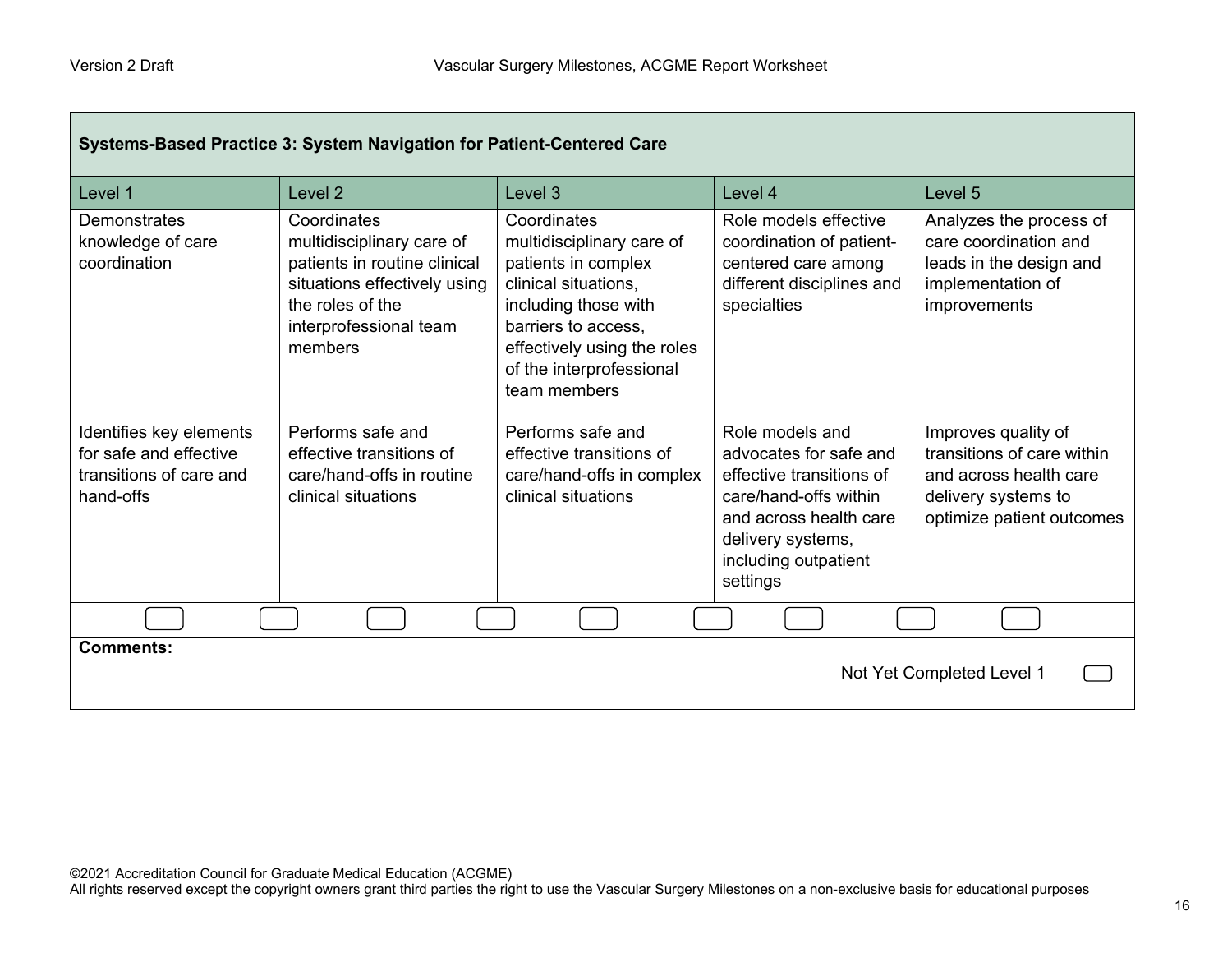| <b>Systems-Based Practice 4: Population Health</b>                                       |                                                                                                                 |                                                                                                   |                                                                                                          |                                                                                                                                           |
|------------------------------------------------------------------------------------------|-----------------------------------------------------------------------------------------------------------------|---------------------------------------------------------------------------------------------------|----------------------------------------------------------------------------------------------------------|-------------------------------------------------------------------------------------------------------------------------------------------|
| Level 1                                                                                  | Level 2                                                                                                         | Level 3                                                                                           | Level 4                                                                                                  | Level 5                                                                                                                                   |
| Demonstrates<br>knowledge of population<br>and community health<br>needs and disparities | Identifies specific<br>population and community<br>health needs and<br>inequities for their local<br>population | Uses local resources<br>effectively to meet the<br>needs of a patient<br>population and community | Participates in changing<br>and adapting practice to<br>provide for the needs of<br>specific populations | Leads innovations,<br>publishes peer-reviewed<br>paper, or advocates for<br>populations and<br>communities with health<br>care inequities |
|                                                                                          |                                                                                                                 |                                                                                                   |                                                                                                          |                                                                                                                                           |
| <b>Comments:</b>                                                                         |                                                                                                                 |                                                                                                   |                                                                                                          | Not Yet Completed Level 1                                                                                                                 |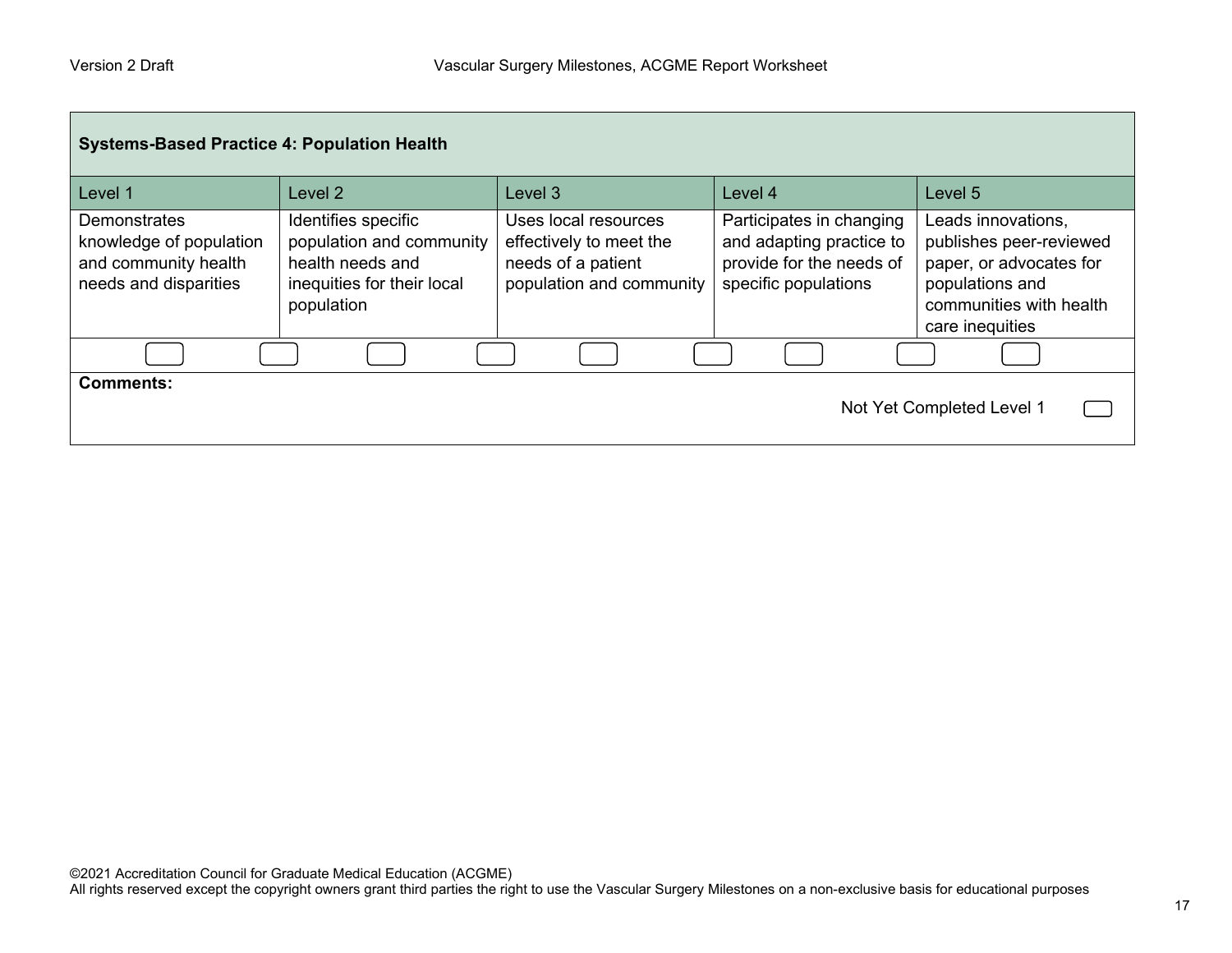г

| Systems-Based Practice 5: Physician Role in Health Care Systems                                                                                          |                                                                                                                                         |                                                                                                                                            |                                                                                                                                                                                       |                                                                                                                                             |
|----------------------------------------------------------------------------------------------------------------------------------------------------------|-----------------------------------------------------------------------------------------------------------------------------------------|--------------------------------------------------------------------------------------------------------------------------------------------|---------------------------------------------------------------------------------------------------------------------------------------------------------------------------------------|---------------------------------------------------------------------------------------------------------------------------------------------|
| Level 1                                                                                                                                                  | Level 2                                                                                                                                 | Level 3                                                                                                                                    | Level 4                                                                                                                                                                               | Level 5                                                                                                                                     |
| Identifies key<br>components of the<br>complex health care<br>system (e.g., hospital,<br>skilled nursing facility,<br>finance, personnel,<br>technology) | Describes how<br>components of a complex<br>health care system are<br>interrelated, and<br>understands how this<br>impacts patient care | Discusses how individual<br>practice affects the<br>broader system (e.g.,<br>length of stay,<br>readmission rates, clinical<br>efficiency) | Manages various<br>components of the<br>complex health care<br>system to provide<br>efficient and effective<br>patient care and<br>transitions of care                                | Advocates for or leads<br>systems change that<br>enhances high-value,<br>efficient and effective<br>patient care and<br>transitions of care |
| Describes basic health<br>payment systems (e.g.,<br>government, private,<br>public, uninsured care)<br>and practice models                               | Delivers care with<br>consideration of each<br>patient's payment model<br>(e.g., insurance type)                                        | Engages with patients in<br>shared decision making,<br>informed by each patient's<br>payment models                                        | Advocates for patient<br>care needs (e.g.,<br>community resources,<br>patient assistance<br>resources) with<br>consideration of the<br>limitations of each<br>patient's payment model | Participates in local,<br>regional, or national<br>health policy advocacy<br>activities                                                     |
|                                                                                                                                                          | Identifies the need for<br>timely documentation to<br>support billing                                                                   | Demonstrates use of<br>information technology<br>required for medical<br>practice                                                          | Demonstrates core<br>administrative<br>knowledge needed for<br>transition to practice                                                                                                 | Proposes changes to<br>patient care or billing<br>practices to improve<br>compliance and<br>reimbursement                                   |
|                                                                                                                                                          |                                                                                                                                         |                                                                                                                                            |                                                                                                                                                                                       |                                                                                                                                             |
| <b>Comments:</b><br>Not Yet Completed Level 1                                                                                                            |                                                                                                                                         |                                                                                                                                            |                                                                                                                                                                                       |                                                                                                                                             |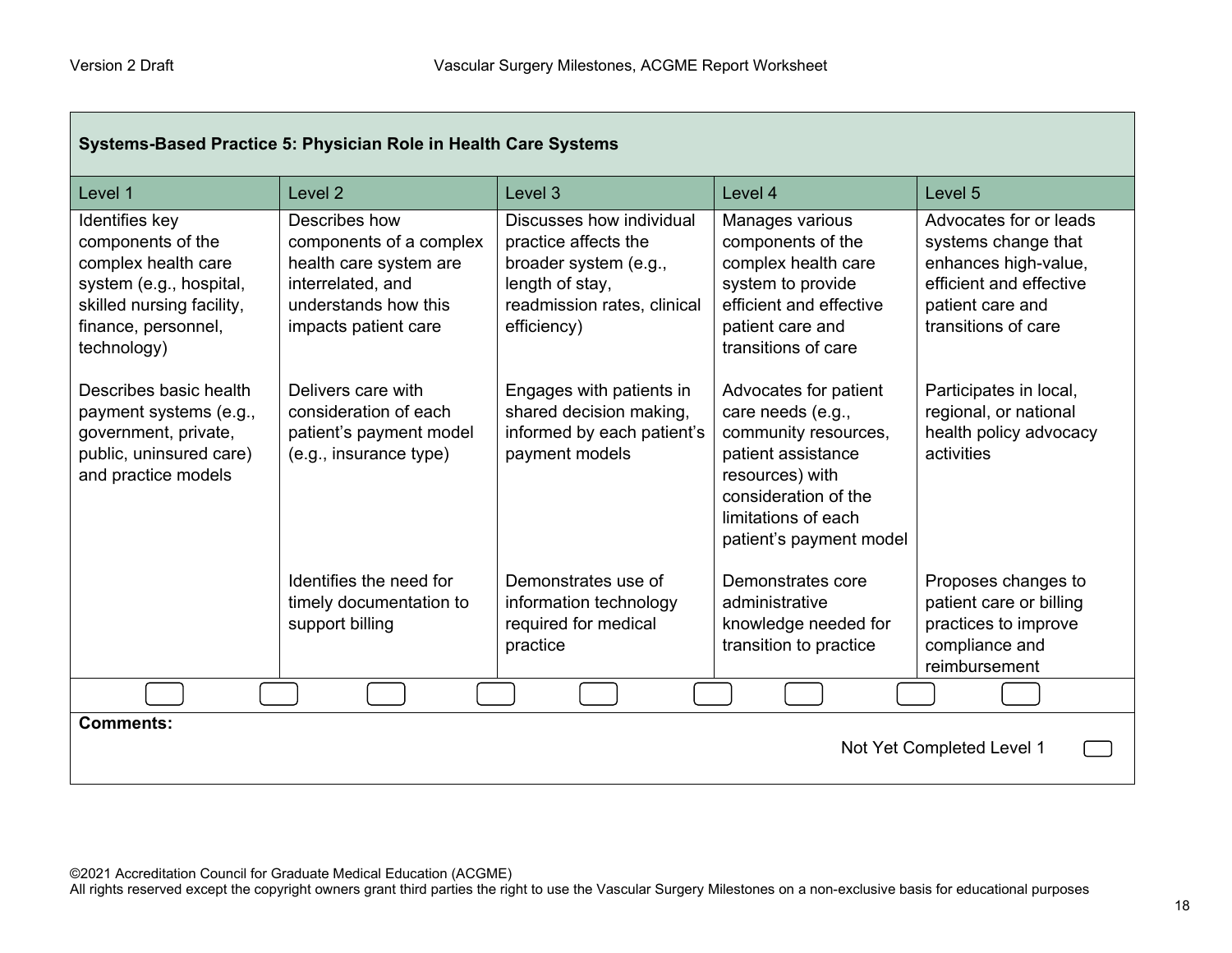| <b>Systems-Based Practice 6: Radiation Safety</b>                                                                                     |                                                                                                                                                                           |                                                                                               |                                                                                                                              |                                                                                                    |
|---------------------------------------------------------------------------------------------------------------------------------------|---------------------------------------------------------------------------------------------------------------------------------------------------------------------------|-----------------------------------------------------------------------------------------------|------------------------------------------------------------------------------------------------------------------------------|----------------------------------------------------------------------------------------------------|
| Level 1                                                                                                                               | Level 2                                                                                                                                                                   | Level 3                                                                                       | Level 4                                                                                                                      | Level 5                                                                                            |
| Demonstrates<br>knowledge of the<br>mechanisms of radiation<br>injury and the ALARA<br>("as low as reasonably<br>achievable") concept | Applies principles of<br>ALARA in daily practice                                                                                                                          | Accesses resources to<br>determine exam-specific<br>radiation dose information                | Communicates the<br>relative risk and benefits<br>of exam-specific<br>radiation exposure to<br>patients and<br>practitioners | Creates, implements, and<br>assesses radiation safety<br>initiatives at the<br>institutional level |
| Wears lead apron and<br>dosimeter at all times                                                                                        | Uses fluoroscopy<br>techniques that decrease<br>exposure, with guidance<br>Uses radiation protection<br>devices, including<br>shielding, as appropriate,<br>with guidance | Independently uses<br>radiation protection<br>devices, including<br>shielding, as appropriate | Counsels colleagues<br>and allied health staff<br>regarding radiation<br>exposure                                            | Participates in radiation<br>safety education and<br>research                                      |
|                                                                                                                                       |                                                                                                                                                                           |                                                                                               |                                                                                                                              |                                                                                                    |
| <b>Comments:</b><br>Not Yet Completed Level 1                                                                                         |                                                                                                                                                                           |                                                                                               |                                                                                                                              |                                                                                                    |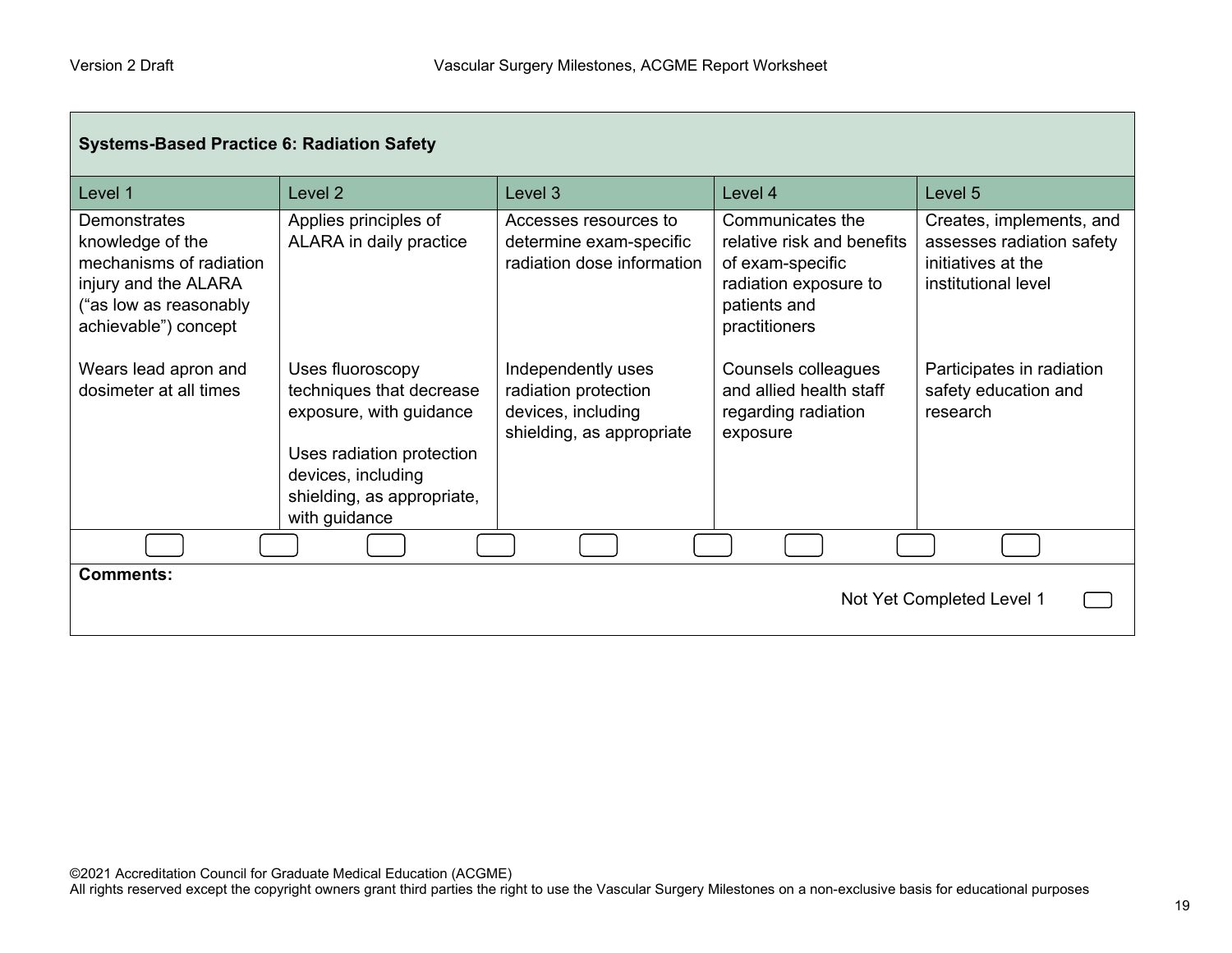| Practice-Based Learning and Improvement 1: Evidence-Based and Informed Practice                       |                                                                                                                     |                                                                                                                 |                                                                                                                                                                         |                                                                                                                                                                                       |
|-------------------------------------------------------------------------------------------------------|---------------------------------------------------------------------------------------------------------------------|-----------------------------------------------------------------------------------------------------------------|-------------------------------------------------------------------------------------------------------------------------------------------------------------------------|---------------------------------------------------------------------------------------------------------------------------------------------------------------------------------------|
| Level 1                                                                                               | Level 2                                                                                                             | Level 3                                                                                                         | Level 4                                                                                                                                                                 | Level 5                                                                                                                                                                               |
| Demonstrates effective<br>access and use of<br>available evidence to<br>guide routine patient<br>care | Articulates clinical<br>questions and elicits<br>patient preferences and<br>values to guide evidence-<br>based care | Identifies and applies the<br>best available evidence<br>and integrates data to the<br>care of complex patients | Critically appraises and<br>applies evidence, even<br>in the face of<br>uncertainty and<br>conflicting evidence, to<br>guide care tailored to<br>the individual patient | Coaches others to<br>critically appraise and<br>apply evidence for<br>complex patients, and/or<br>participates in the<br>development of peer-<br>reviewed literature or<br>guidelines |
|                                                                                                       |                                                                                                                     |                                                                                                                 |                                                                                                                                                                         |                                                                                                                                                                                       |
| <b>Comments:</b><br>Not Yet Completed Level 1                                                         |                                                                                                                     |                                                                                                                 |                                                                                                                                                                         |                                                                                                                                                                                       |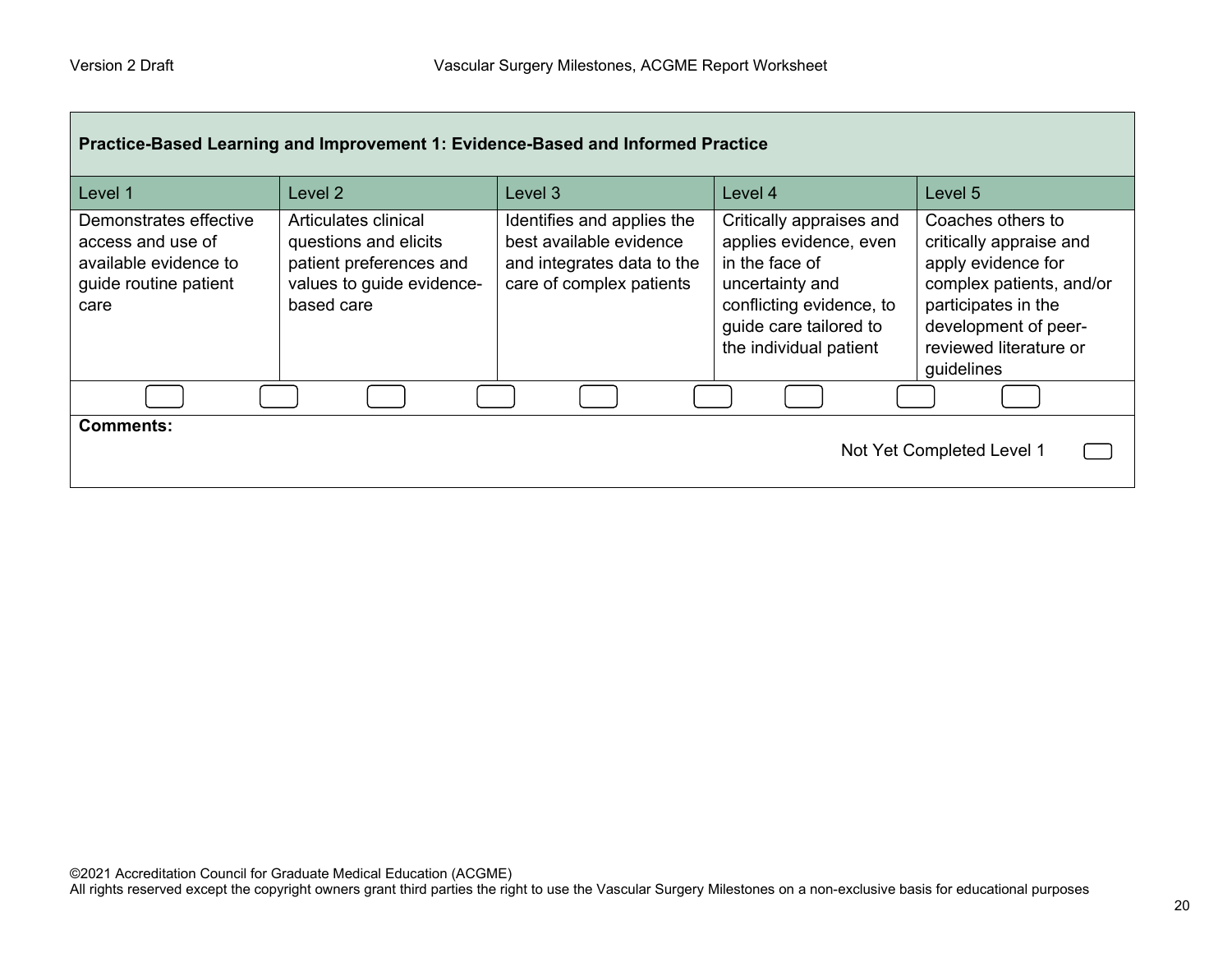| Practice-Based Learning and Improvement 2: Reflective Practice and Commitment to Personal Growth |                                                                                        |                                                                                                     |                                                       |                                                                            |
|--------------------------------------------------------------------------------------------------|----------------------------------------------------------------------------------------|-----------------------------------------------------------------------------------------------------|-------------------------------------------------------|----------------------------------------------------------------------------|
| Level 1                                                                                          | Level 2                                                                                | Level 3                                                                                             | Level 4                                               | Level 5                                                                    |
| Establishes goals for<br>personal and<br>professional<br>development                             | Identifies opportunities for<br>performance<br>improvement; designs a<br>learning plan | Integrates performance<br>feedback and practice<br>data to develop and<br>implement a learning plan | Revises learning plan<br>based on performance<br>data | Coaches others in the<br>design and<br>implementation of<br>learning plans |
|                                                                                                  |                                                                                        |                                                                                                     |                                                       |                                                                            |
| <b>Comments:</b><br>Not Yet Completed Level 1                                                    |                                                                                        |                                                                                                     |                                                       |                                                                            |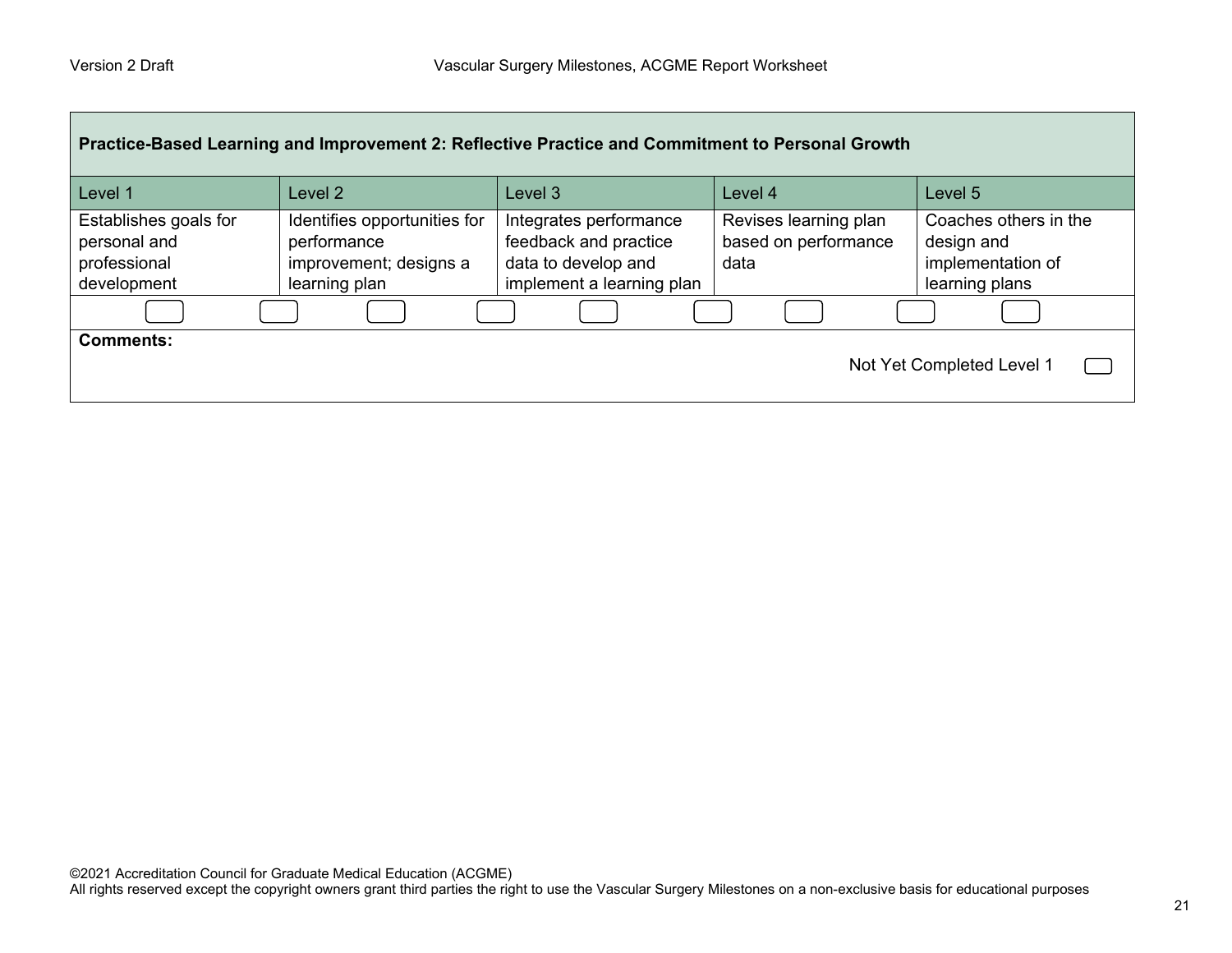| <b>Professionalism 1: Professional Behavior</b>                                                                              |                                                                                                                                 |                                                                                                                                                        |                                                                                                                                     |                                                                                     |
|------------------------------------------------------------------------------------------------------------------------------|---------------------------------------------------------------------------------------------------------------------------------|--------------------------------------------------------------------------------------------------------------------------------------------------------|-------------------------------------------------------------------------------------------------------------------------------------|-------------------------------------------------------------------------------------|
| Level 1                                                                                                                      | Level 2                                                                                                                         | Level 3                                                                                                                                                | Level 4                                                                                                                             | Level 5                                                                             |
| Demonstrates insight<br>into professional<br>behavior in routine<br>situations and takes<br>responsibility for own<br>lapses | Identifies and describes<br>potential triggers for<br>professionalism lapses<br>and when to report lapses<br>in professionalism | <b>Demonstrates</b><br>professional behavior in<br>complex or stressful<br>situations and when to<br>seek help to resolve<br>complex ethical situation | Recognizes situations<br>that may trigger<br>professionalism lapses<br>and intervenes to<br>prevent lapses in<br>oneself and others | Coaches others when<br>their behavior fails to<br>meet professional<br>expectations |
|                                                                                                                              |                                                                                                                                 |                                                                                                                                                        |                                                                                                                                     |                                                                                     |
| <b>Comments:</b>                                                                                                             |                                                                                                                                 |                                                                                                                                                        |                                                                                                                                     | Not Yet Completed Level 1                                                           |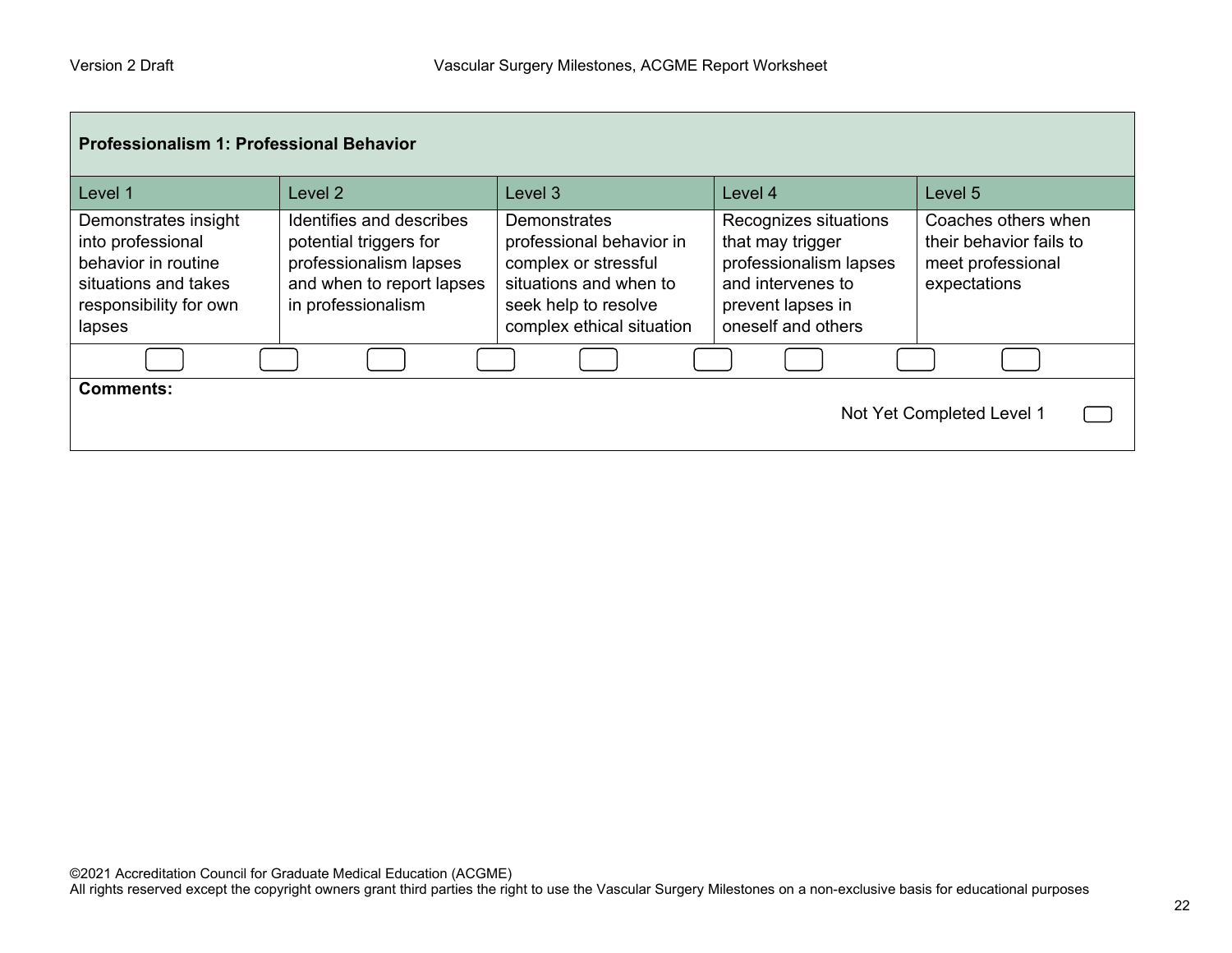г

| <b>Professionalism 2: Ethical Principles</b>                                                                                                                                                                                                              |                                                                |                                                     |                                                                                                                                                                 |                                                                                                                                           |
|-----------------------------------------------------------------------------------------------------------------------------------------------------------------------------------------------------------------------------------------------------------|----------------------------------------------------------------|-----------------------------------------------------|-----------------------------------------------------------------------------------------------------------------------------------------------------------------|-------------------------------------------------------------------------------------------------------------------------------------------|
| Level 1                                                                                                                                                                                                                                                   | Level 2                                                        | Level 3                                             | Level 4                                                                                                                                                         | Level 5                                                                                                                                   |
| <b>Demonstrates</b><br>knowledge of the ethical<br>principles underlying<br>informed consent,<br>surrogate decision<br>making, advance<br>directives, confidentiality,<br>error disclosure,<br>stewardship of limited<br>resources, and related<br>topics | Applies ethical principles<br>to straightforward<br>situations | Applies ethical principles<br>to complex situations | Resolves ethical<br>dilemmas using<br>appropriate resources<br>(e.g., ethics)<br>consultations, literature<br>review, risk<br>management/legal<br>consultation) | Identifies and seeks to<br>address system-level<br>factors that induce or<br>exacerbate ethical<br>problems or impede their<br>resolution |
|                                                                                                                                                                                                                                                           |                                                                |                                                     |                                                                                                                                                                 |                                                                                                                                           |
| <b>Comments:</b><br>Not Yet Completed Level 1                                                                                                                                                                                                             |                                                                |                                                     |                                                                                                                                                                 |                                                                                                                                           |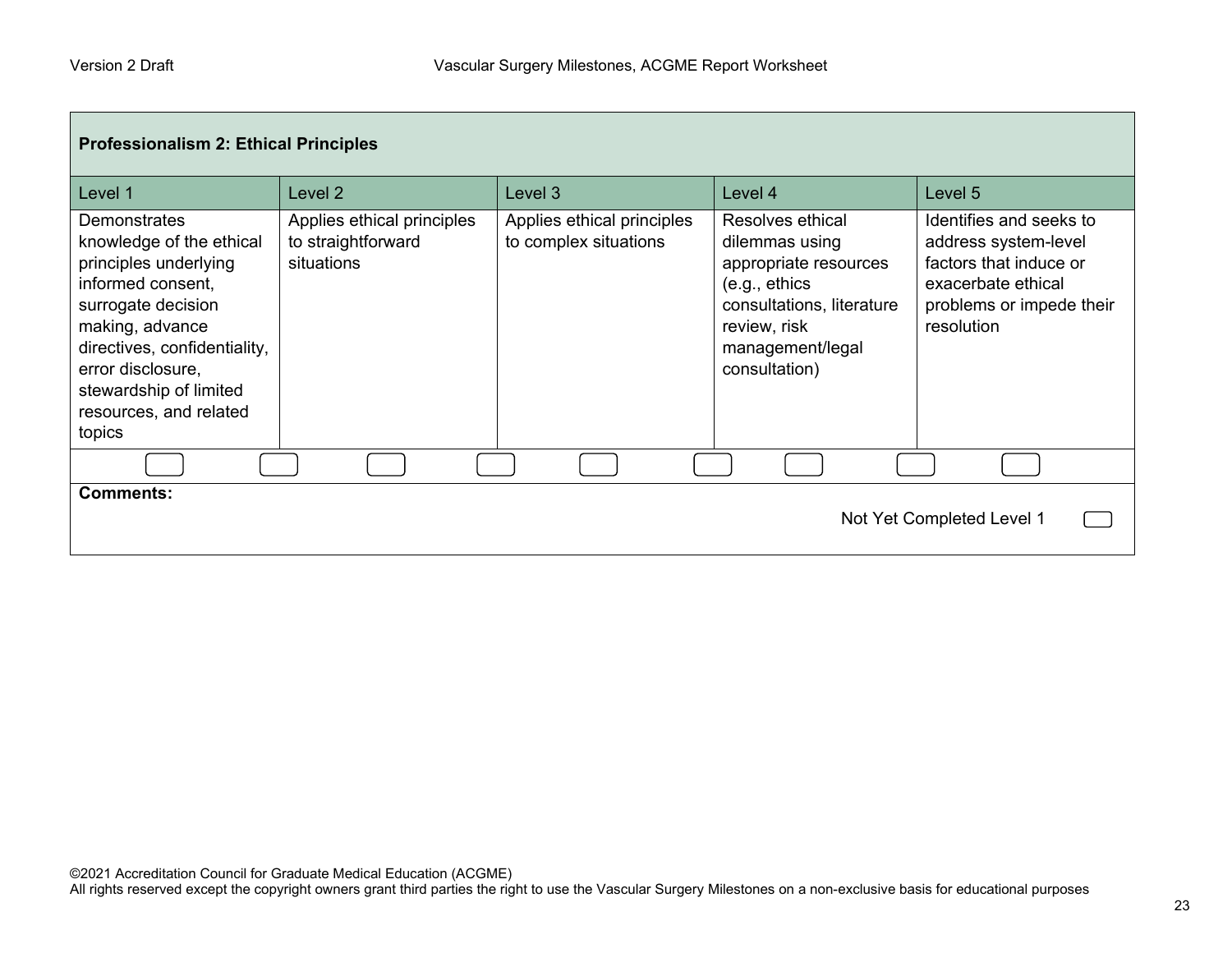| Professionalism 3: Accountability/Conscientiousness                                                                              |                                                                                                                                               |                                                                                                                                                                            |                                                                                                                                                                                                                                    |                                                                                    |
|----------------------------------------------------------------------------------------------------------------------------------|-----------------------------------------------------------------------------------------------------------------------------------------------|----------------------------------------------------------------------------------------------------------------------------------------------------------------------------|------------------------------------------------------------------------------------------------------------------------------------------------------------------------------------------------------------------------------------|------------------------------------------------------------------------------------|
| Level 1                                                                                                                          | Level <sub>2</sub>                                                                                                                            | Level 3                                                                                                                                                                    | Level 4                                                                                                                                                                                                                            | Level 5                                                                            |
| Performs tasks and<br>responsibilities in a<br>timely manner with<br>appropriate attention to<br>detail in routine<br>situations | Performs tasks and<br>responsibilities in a timely<br>manner with appropriate<br>attention to detail in<br>complex or stressful<br>situations | Takes responsibility for<br>failures, identifies<br>potential contributing<br>factors, and describes<br>strategies for ensuring<br>timely task completion in<br>the future | Recognizes situations<br>that may impact others'<br>ability to complete tasks<br>and responsibilities in a<br>timely manner, and<br>proactively implements<br>strategies to ensure the<br>needs of the patient and<br>team are met | Takes ownership of<br>system outcomes and<br>works toward system-<br>level changes |
|                                                                                                                                  |                                                                                                                                               |                                                                                                                                                                            |                                                                                                                                                                                                                                    |                                                                                    |
| <b>Comments:</b><br>Not Yet Completed Level 1                                                                                    |                                                                                                                                               |                                                                                                                                                                            |                                                                                                                                                                                                                                    |                                                                                    |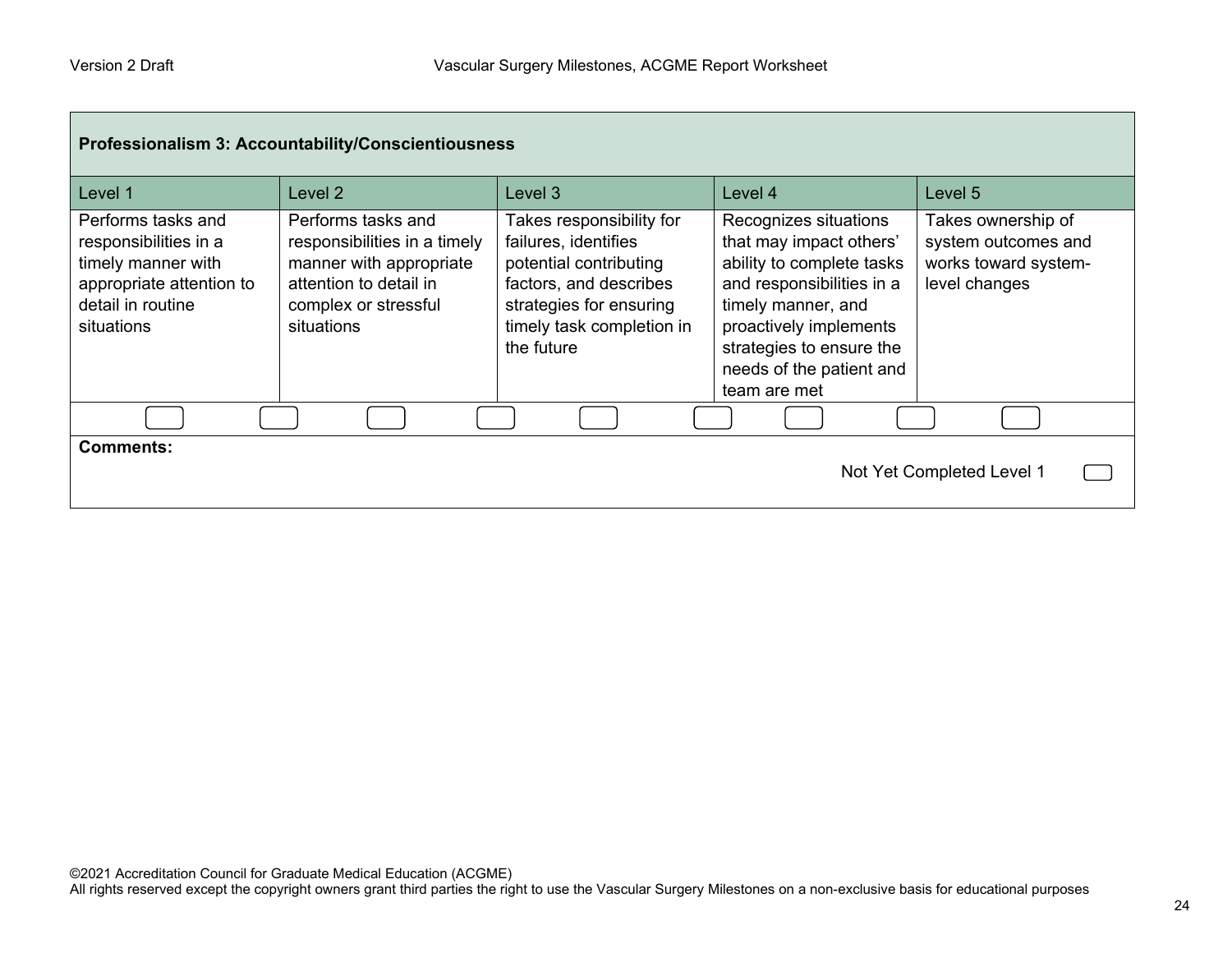| Professionalism 4: Self-Awareness and Help-Seeking                                                                                                                                                              |                                                                               |                                                                                            |                                                                                         |                                                                                                                                 |
|-----------------------------------------------------------------------------------------------------------------------------------------------------------------------------------------------------------------|-------------------------------------------------------------------------------|--------------------------------------------------------------------------------------------|-----------------------------------------------------------------------------------------|---------------------------------------------------------------------------------------------------------------------------------|
| Level 1                                                                                                                                                                                                         | Level 2                                                                       | Level 3                                                                                    | Level 4                                                                                 | Level 5                                                                                                                         |
| With assistance,<br>recognizes status of<br>personal and<br>professional well-being                                                                                                                             | Independently recognizes<br>status of personal and<br>professional well-being | With assistance, proposes<br>a plan to optimize<br>personal and professional<br>well-being | Independently develops<br>a plan to optimize<br>personal and<br>professional well being | Coaches others when<br>emotional responses or<br>limitations in<br>knowledge/skills do not<br>meet professional<br>expectations |
|                                                                                                                                                                                                                 |                                                                               |                                                                                            |                                                                                         |                                                                                                                                 |
| <b>Comments:</b><br>Not Yet Completed Level 1<br>This subcompetency is not intended to evaluate a fellow's well-being. Rather, the intent is to ensure that each fellow has the fundamental knowledge of factor |                                                                               |                                                                                            |                                                                                         |                                                                                                                                 |

This subcompetency is not intended to evaluate a fellow's well-being. Rather, the intent is to ensure that each fellow has the fundamental knowledge of factors that affect well-being, the mechanisms by which those factors affect well-being, and available resources and tools to improve well-being.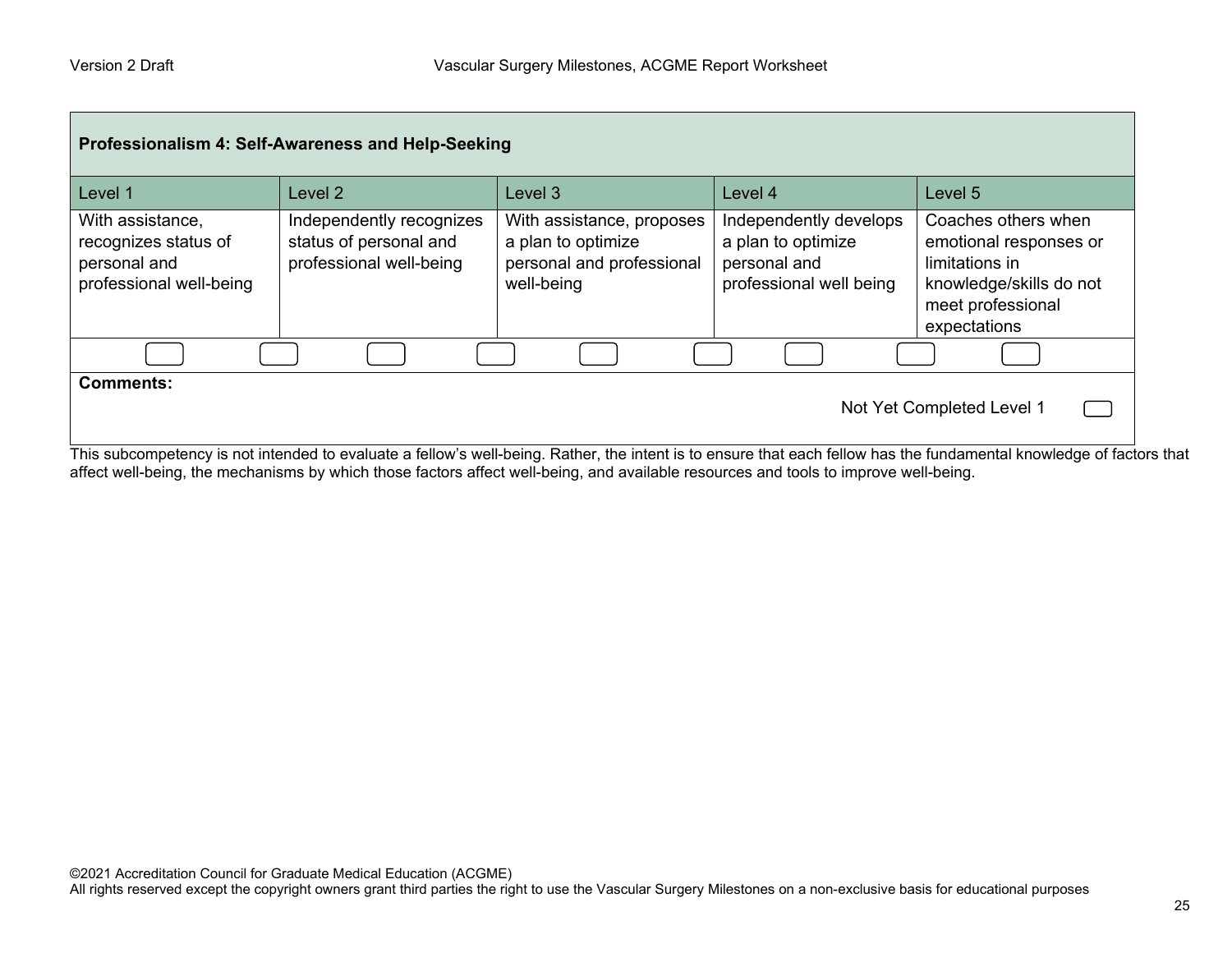| Interpersonal and Communication Skills 1: Patient- and Family-Centered Communication                 |                                                                                                                                                                                                    |                                                                                 |                                                                                                                                                                                            |                                                                                 |
|------------------------------------------------------------------------------------------------------|----------------------------------------------------------------------------------------------------------------------------------------------------------------------------------------------------|---------------------------------------------------------------------------------|--------------------------------------------------------------------------------------------------------------------------------------------------------------------------------------------|---------------------------------------------------------------------------------|
| Level 1                                                                                              | Level 2                                                                                                                                                                                            | Level 3                                                                         | Level 4                                                                                                                                                                                    | Level 5                                                                         |
| Communicates with<br>patients and their<br>families in an<br>understandable and<br>respectful manner | Customizes<br>communication, in the<br>setting of personal biases<br>and barriers (e.g., age,<br>literacy, cognitive<br>disabilities, cultural<br>differences) with patients<br>and their families | Delivers complex and<br>difficult information to<br>patients and their families | <b>Facilitates difficult</b><br>discussions specific to<br>patient and patient<br>family's conferences,<br>(e.g., end-of-life,<br>explaining<br>complications,<br>therapeutic uncertainty) | Coaches others in the<br>facilitation of difficult and<br>crucial conversations |
| Provides timely updates<br>to patients and their<br>families                                         | Actively listens to patients<br>and their families to elicit<br>patient preferences and<br>expectations                                                                                            | Uses shared decision<br>making to make a<br>personalized care plan              | <b>Effectively negotiates</b><br>and manages conflict<br>among patients, their<br>families, and the health<br>care team                                                                    | Coaches others in conflict<br>resolution                                        |
|                                                                                                      |                                                                                                                                                                                                    |                                                                                 |                                                                                                                                                                                            |                                                                                 |
| <b>Comments:</b><br>Not Yet Completed Level 1                                                        |                                                                                                                                                                                                    |                                                                                 |                                                                                                                                                                                            |                                                                                 |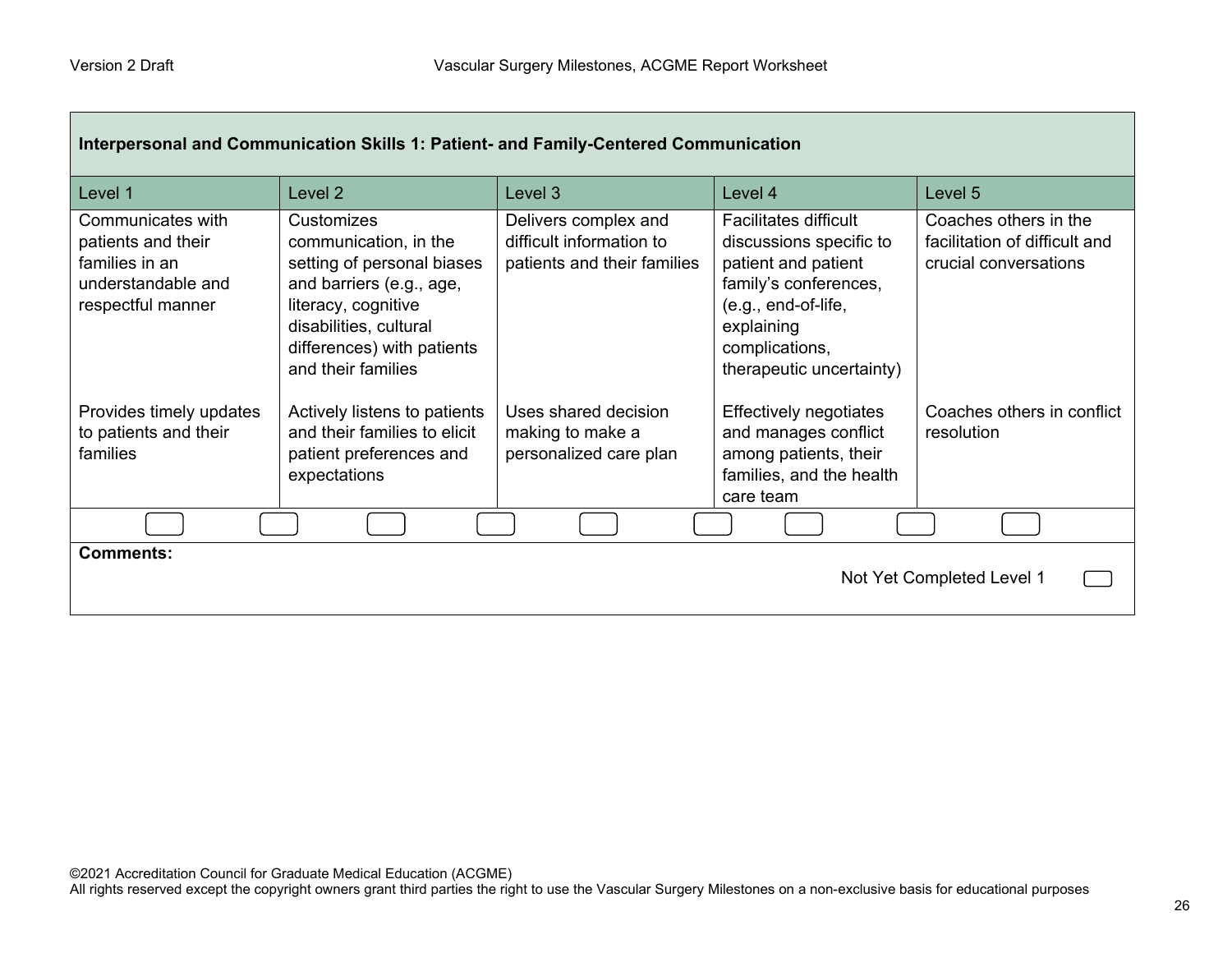| Interpersonal and Communication Skills 2: Interprofessional and Team Communication |                                                                                               |                                                                            |                                                                                                                 |                                                                                                                                                 |
|------------------------------------------------------------------------------------|-----------------------------------------------------------------------------------------------|----------------------------------------------------------------------------|-----------------------------------------------------------------------------------------------------------------|-------------------------------------------------------------------------------------------------------------------------------------------------|
| Level 1                                                                            | Level 2                                                                                       | Level 3                                                                    | Level 4                                                                                                         | Level 5                                                                                                                                         |
| Uses language that<br>values all members of<br>the health care team                | Communicates<br>information effectively and<br>concisely with all health<br>care team members | Uses active listening to<br>adapt communication<br>style to fit team needs | Coordinates<br>recommendations from<br>different members of the<br>health care team to<br>optimize patient care | Role models flexible<br>communication strategies<br>that value input from all<br>health care team<br>members, resolving<br>conflict when needed |
| Open to feedback on<br>performance as a<br>member of the health<br>care team       | Solicits feedback on<br>performance as a<br>member of the health care<br>team                 | Communicates concerns<br>and provides feedback to<br>peers and learners    | Facilitates regular<br>health care team-based<br>feedback in complex<br>situations                              | Communicates feedback<br>and constructive criticism<br>to superiors                                                                             |
|                                                                                    |                                                                                               |                                                                            |                                                                                                                 |                                                                                                                                                 |
| <b>Comments:</b><br>Not Yet Completed Level 1                                      |                                                                                               |                                                                            |                                                                                                                 |                                                                                                                                                 |